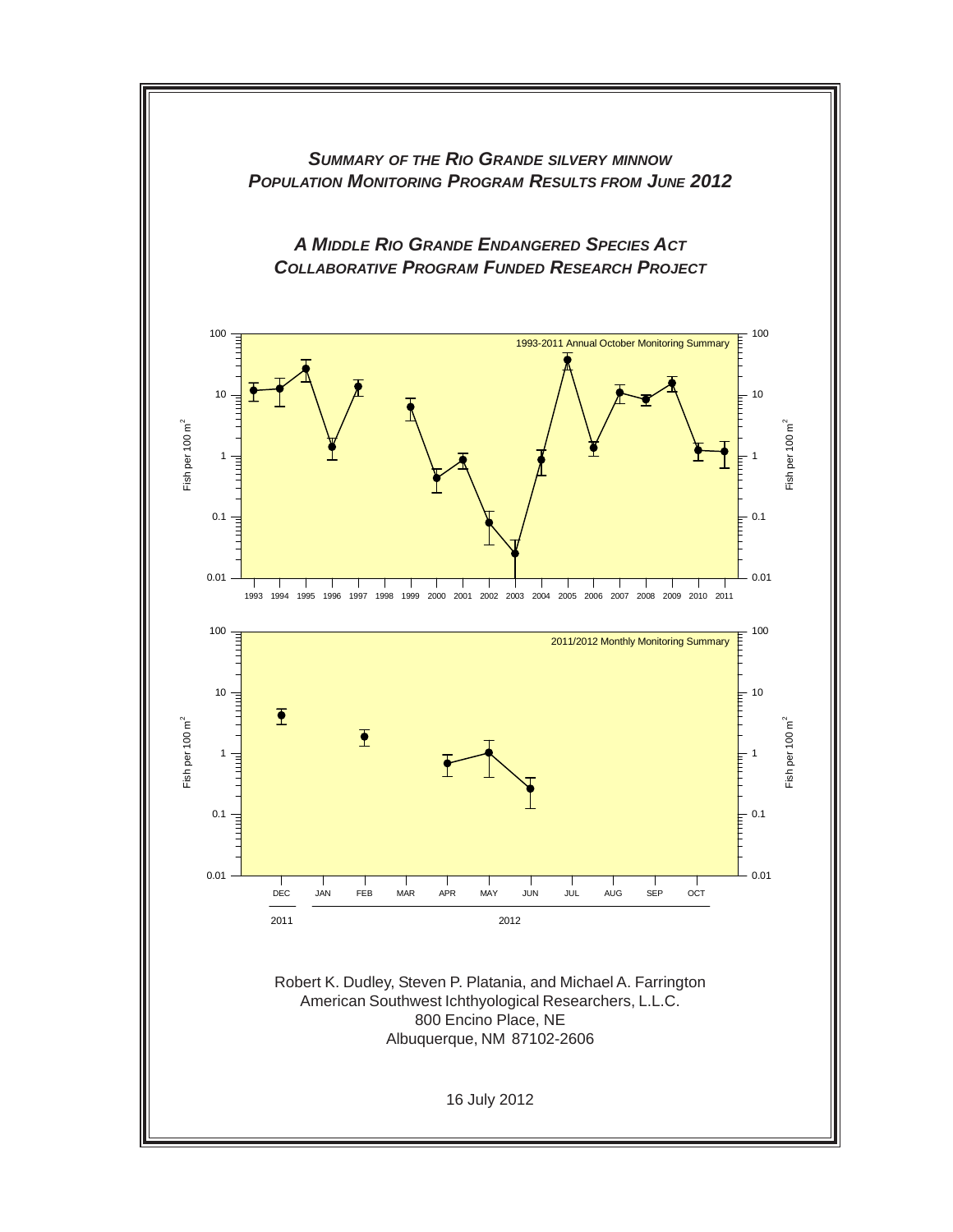# *SUMMARY OF THE RIO GRANDE SILVERY MINNOW POPULATION MONITORING PROGRAM RESULTS FROM JUNE 2012*

prepared for:

# *MIDDLE RIO GRANDE ENDANGERED SPECIES ACT COLLABORATIVE PROGRAM*

under USBR contract:

# **Number R09PC40006**

U.S. Bureau of Reclamation Upper Colorado Regional Office 125 South State Street, Room 6107 Salt Lake City, UT 84138-1102

prepared by:

Robert K. Dudley, Steven P. Platania, and Michael A. Farrington American Southwest Ichthyological Researchers, L.L.C. 800 Encino Place, NE Albuquerque, NM 87102-2606

submitted to:

U. S. Bureau of Reclamation 555 Broadway NE, Suite 100 Albuquerque, NM 87102-2352

16 July 2012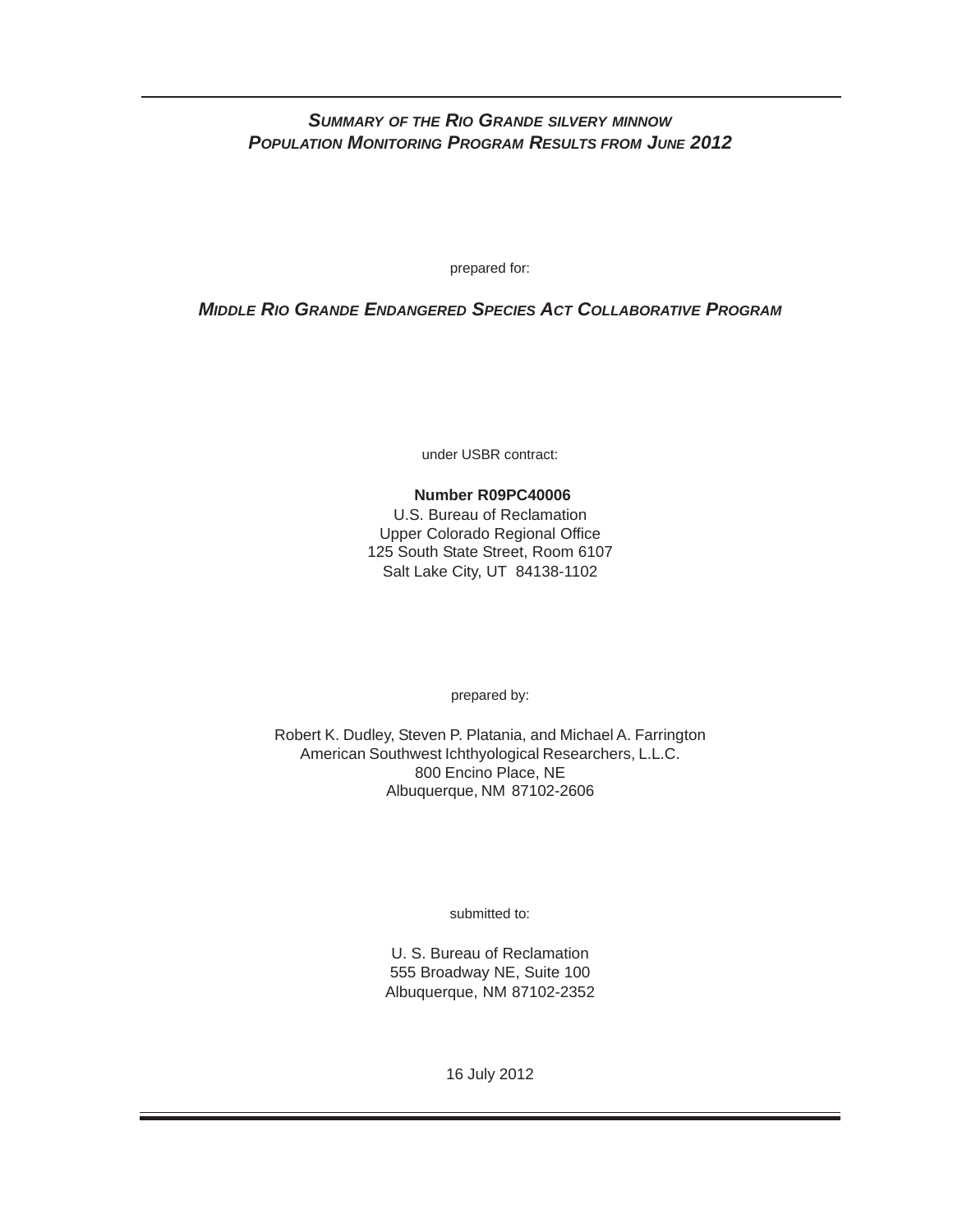#### **SUMMARY OF OVERALL JUNE 2012 POPULATION MONITORING EFFORTS**

The fifth sampling effort of the 2012 Rio Grande silvery minnow population monitoring program was conducted at 20 sites throughout the Middle Rio Grande. Five sites were located in the Angostura Reach, six sites in the Isleta Reach, and nine sites in the San Acacia Reach. A list of collection localities is appended (Table A-1).

Adult and juvenile fish were obtained by rapidly drawing a 3.1 m x 1.8 m small mesh  $(3/16<sup>th</sup>)$ inch) seine through discrete mesohabitats. During appropriate times of the year, larval fish were collected with a 1.0 m x 1.0 m fine mesh  $(1/16<sup>th</sup>$  inch) seine. Rio Grande silvery minnow were counted and identified to age-class. Other fishes were identified to species and enumerated, but age-class was not determined. Figures illustrating catch rates (number of fish per 100  $m<sup>2</sup>$  sampled) were prepared for the ten focal species, including Rio Grande silvery minnow, to facilitate comparisons among reaches.

During June 2012, sampling covered  $9,459.2$  m<sup>2</sup> (surface area) of water and yielded 4,520 fish. Cumulative fish density during June was 47.8 individuals/100  $m^2$  sampled as compared with 56.6 individuals/100 m<sup>2</sup> sampled in May 2012. Rio Grande silvery minnow was the eighth-most abundant taxon in June ( $N = 24$ ; 0.3 individuals/100 m<sup>2</sup> sampled) and composed 0.5% of the total catch. Other common species included red shiner (N = 2,867), flathead chub (N = 475), and river carpsucker (N = 347). The June cumulative catch of Rio Grande silvery minnow was comprised mostly of individuals from the San Acacia Reach ( $N = 21$ ), with lesser numbers in the Angostura Reach ( $N = 2$ ) and Isleta Reach (N = 1).Rio Grande silvery minnow was present in 17 of the 269 seine hauls that yielded fish during June 2012, as compared with 31 of the 286 seine hauls that yielded fish during May 2012.

#### **SUMMARY OF JUNE 2012 POPULATION MONITORING EFFORT BY RIVER REACH**

### **Angostura Reach**

Mean daily discharge in the Angostura Reach (Rio Grande at Albuquerque, NM; USGS Gauge 08330000) ranged from 509 cfs to 742 cfs from 16 May to 15 June, and was lower compared with the period from 16 April to 15 May 2012 (range = 624 cfs to 1,150 cfs). Water temperatures were moderate (range = 18.2 to 20.0 °C) during the Angostura Reach sampling efforts (ca. 0830 h to 1430 h); temperatures during June 2012 sampling were warmer than those recorded in May 2012 (range = 14.7 to 17.7  $\circ$ C). The water clarity was low to moderate throughout the reach; Secchi disk measurements ranged from 22 cm (Site #4) to 35 cm (Site #0).

Sampling for fishes in the Angostura Reach during June 2012 yielded 897 individuals as compared with 541 individuals observed in May 2012. The overall sampling effort in the Angostura Reach covered 2,628.1  $m<sup>2</sup>$  (surface area) of water. Densities in the Angostura Reach, for all fish species combined, ranged from 22.6 to 60.8 individuals per 100 m<sup>2</sup>. Fourteen fish species were collected during June as compared to eight species in May. White sucker was the most abundant taxon (N = 309), followed by red shiner (N = 234), and river carpsucker (N=134).

In June, Rio Grande silvery minnow density in the Angostura Reach was 0.1 individuals per 100 m<sup>2</sup> as compared with 0.1 individuals per 100 m<sup>2</sup> during May 2012. Densities of Rio Grande silvery minnow at sites within the Angostura Reach ranged from 0.0 to 0.2 individuals per 100  $\text{m}^2$ . A single Rio Grande silvery minnow was observed at Site #1 and Site #3. Rio Grande silvery minnow collected in the Angostura Reach appeared to be age-1 individuals, based on their lengths.

### **Isleta Reach**

In the Isleta Reach, mean daily discharge (Rio Grande at Isleta Lakes near Isleta, NM; USGS Gauge 08354900) ranged from 516 to 707 cfs from 16 May to 15 June, which was lower as compared to that recorded during the period from 16 April to 15 May 2012 (range = 650 to 1,270 cfs). Water temperatures ranged from 18.9 to 28.7  $\degree$ C throughout the sampling localities during the day (0930 h to 1600 h); temperatures in June 2012 were similar as compared to May 2012 (range = 18.7 to 26.1  $\degree$ C).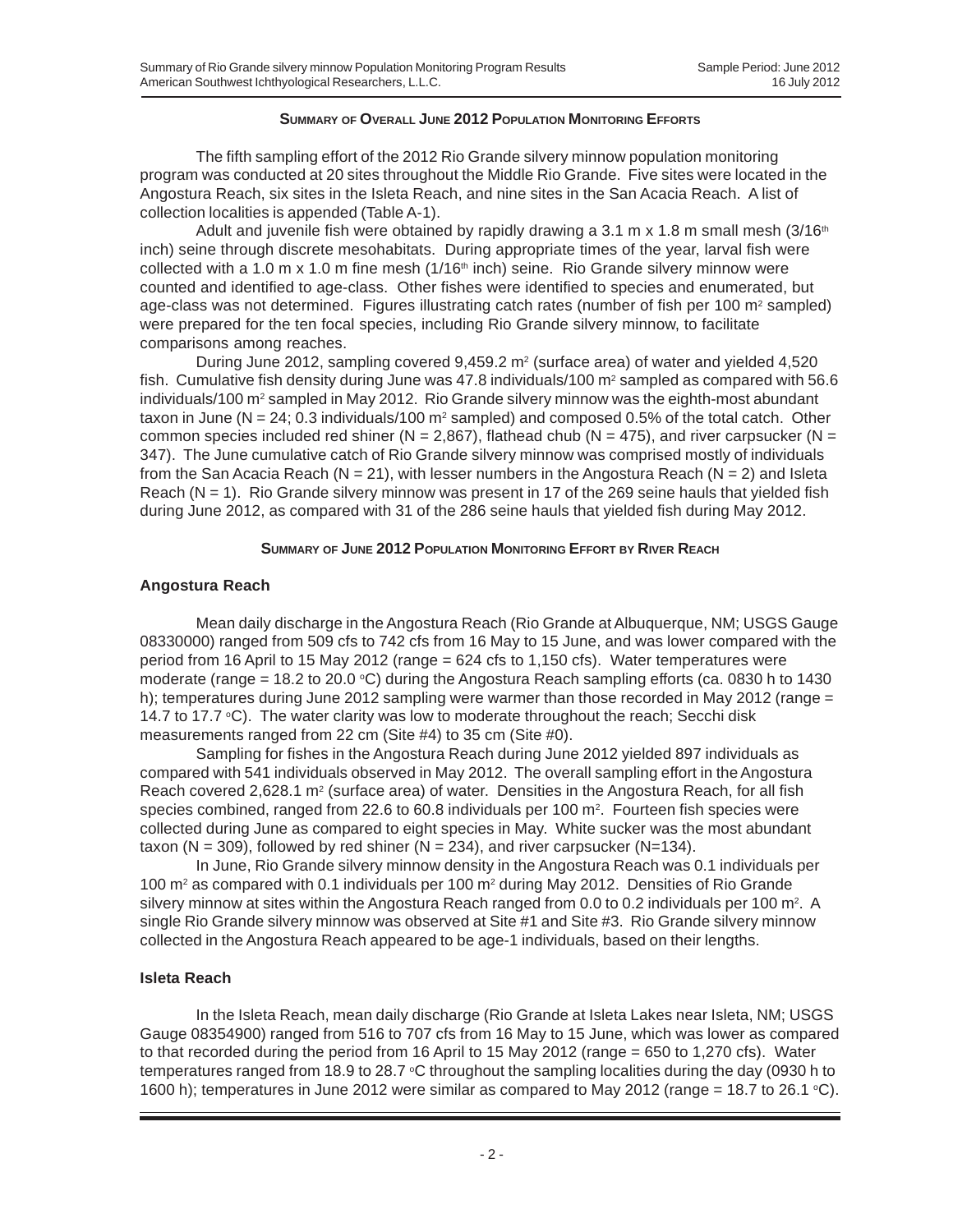The water varied somewhat in turbidity throughout the reach; Secchi disk readings ranged from 14 to 25 cm during sampling.

The Isleta Reach produced the highest number of fish in any given reach. There were 2,682 individuals collected in June 2012 as compared with 4,111 individuals collected in May 2012. The total sampling effort in the Isleta Reach during June 2012 covered 2,750.4  $m<sup>2</sup>$  (surface area) of water. Fish densities (all species combined) at the six sites ranged from 44.2 to 165.4 individuals per 100  $m<sup>2</sup>$ sampled. Ten fish species were collected in the Isleta Reach during June 2012. Red shiner was the most abundant taxon (N = 2,270), followed by flathead chub (N = 183), and western mosquitofish (N = 155).

In June, Rio Grande silvery minnow density in the Isleta Reach was <0.1 individuals per 100  $m<sup>2</sup>$  as compared with 0.6 individuals per 100  $m<sup>2</sup>$  during May 2012. Densities of Rio Grande silvery minnow at sites within the Isleta Reach ranged from 0.0 to 1.5 individuals per 100  $\mathrm{m}^2$ . The highest number of Rio Grande silvery minnow was observed at Site #5 ( $N = 1$ ). The single Rio Grande silvery minnow collected in the Isleta Reach appeared to be an age-1 individual, based on its length.

### **San Acacia Reach**

Flow at San Acacia (Rio Grande Floodway at San Acacia, NM; USGS Gauge 08354900) from 16 May to 15 June was higher (range = 137 to 462 cfs) as compared to San Marcial (Rio Grande Floodway at San Marcial, NM; USGS Gauge 08358400) during the same period (range = 32 to 227 cfs). Water temperatures in June for the San Acacia Reach ranged from 21.5 to 31.6 °C (ca. 0930 h to 1500 h); which was warmer as compared with May 2012 (range = 19.6 to 22.7 °C). Water turbidity was relatively low throughout the reach (16 to 38 cm Secchi disk readings among all sites).

Population monitoring efforts in the San Acacia Reach during June 2012 yielded 941 individuals as compared with 950 individuals collected during May 2012. Sampling in the San Acacia Reach covered an area of  $4,080.8$  m<sup>2</sup> of water during June 2012. Fish densities (all species combined) ranged from 3.6 to 72.3 individuals per 100  $m<sup>2</sup>$  sampled in the San Acacia Reach. Of the twelve fish species collected in the San Acacia Reach, red shiner was the most abundant taxon ( $N =$ 363), followed by flathead chub ( $N = 253$ ), and river carpsucker ( $N = 173$ ).

During June 2012, San Acacia Reach density of Rio Grande silvery minnow was 0.5 individuals per 100 m<sup>2</sup> as compared with 2.0 individuals per 100 m<sup>2</sup> during May 2012. The highest number of Rio Grande silvery minnow was observed at Site  $#15$  (N = 12). Rio Grande silvery minnow densities at sites within the San Acacia Reach ranged from 0.0 to 2.7 individuals per 100 m<sup>2</sup>. Rio Grande silvery minnow collected in the San Acacia Reach appeared to be primarily age-1 individuals, based on their lengths.

### **Conclusions**

During the June 2012 sampling effort, Rio Grande silvery minnow was present at 9 of the 20 sampling sites in the Middle Rio Grande, New Mexico. Rio Grande silvery minnow was most common in the San Acacia Reach, followed by the Angostura Reach, and the Isleta Reach. Catch rates of Rio Grande silvery minnow were variable among sampling sites but overall densities were generally low (0.0 to 0.9 individuals per 100 m<sup>2</sup>) with the exception of Site #15 (2.7 individuals per 100 m<sup>2</sup>). Based on standard length measurements, most Rio Grande silvery minnow collected were age-1 fish. Large numbers of hatchery-reared Rio Grande silvery minnow were released at sites in both the Isleta and San Acacia reaches during November 2011. These stocked fish were collected at four of our sampling sites during June 2012 and composed half  $(N = 12)$  of Rio Grande silvery minnow collected. The low number of Rio Grande silvery minnow collected during June appears to indicate that there was poor recruitment following spawning in May. While there may continue to be small episodes of spawning by Rio Grande silvery minnow later in the summer, it is likely that overall densities of this species will remain low in 2012.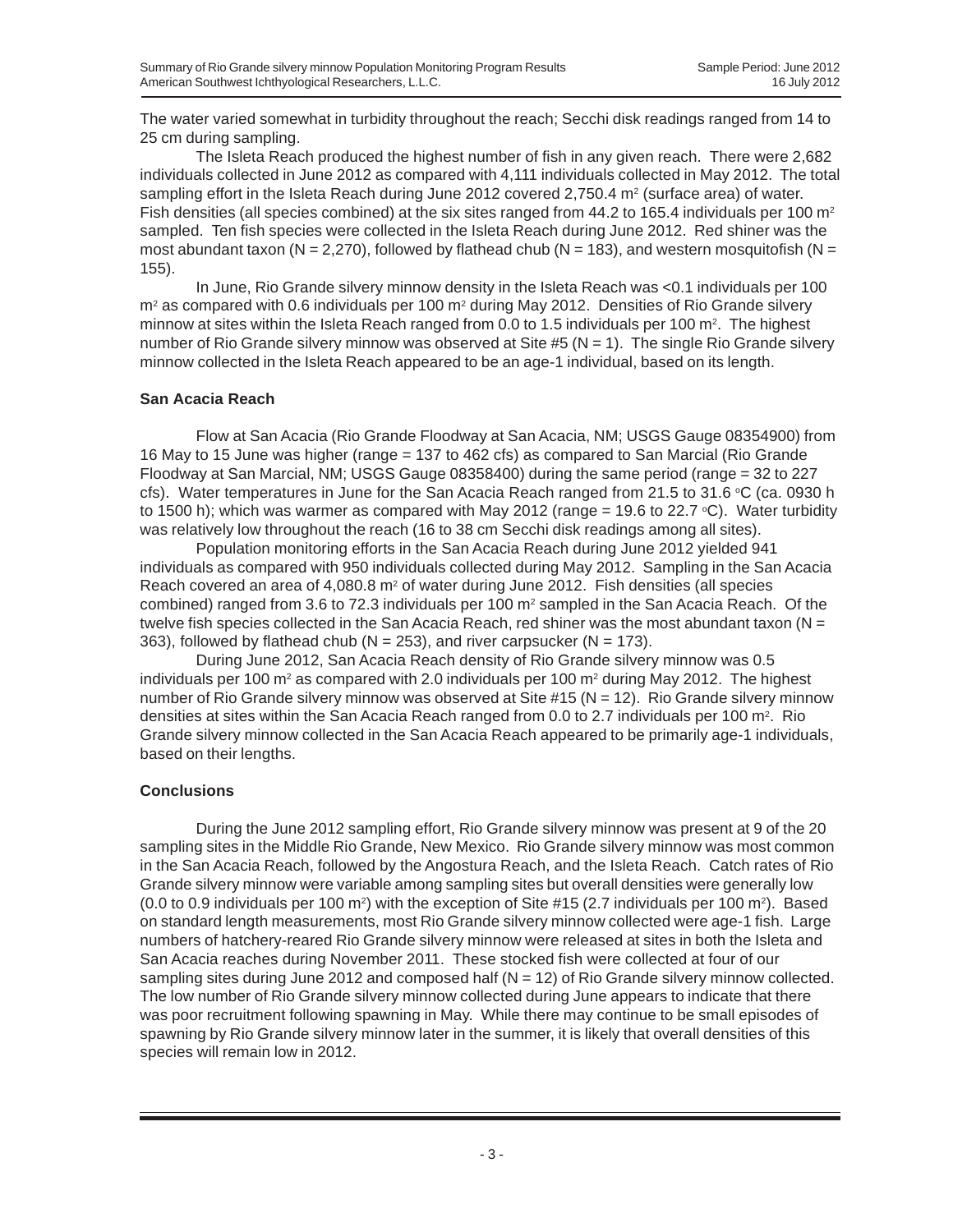

Figure 1. Map of the study area and sampling localities (numbered) for the Rio Grande silvery minnow population monitoring program. Sampling locality information that correspond with the numbered localities are provided in Appendix A (Table A-1).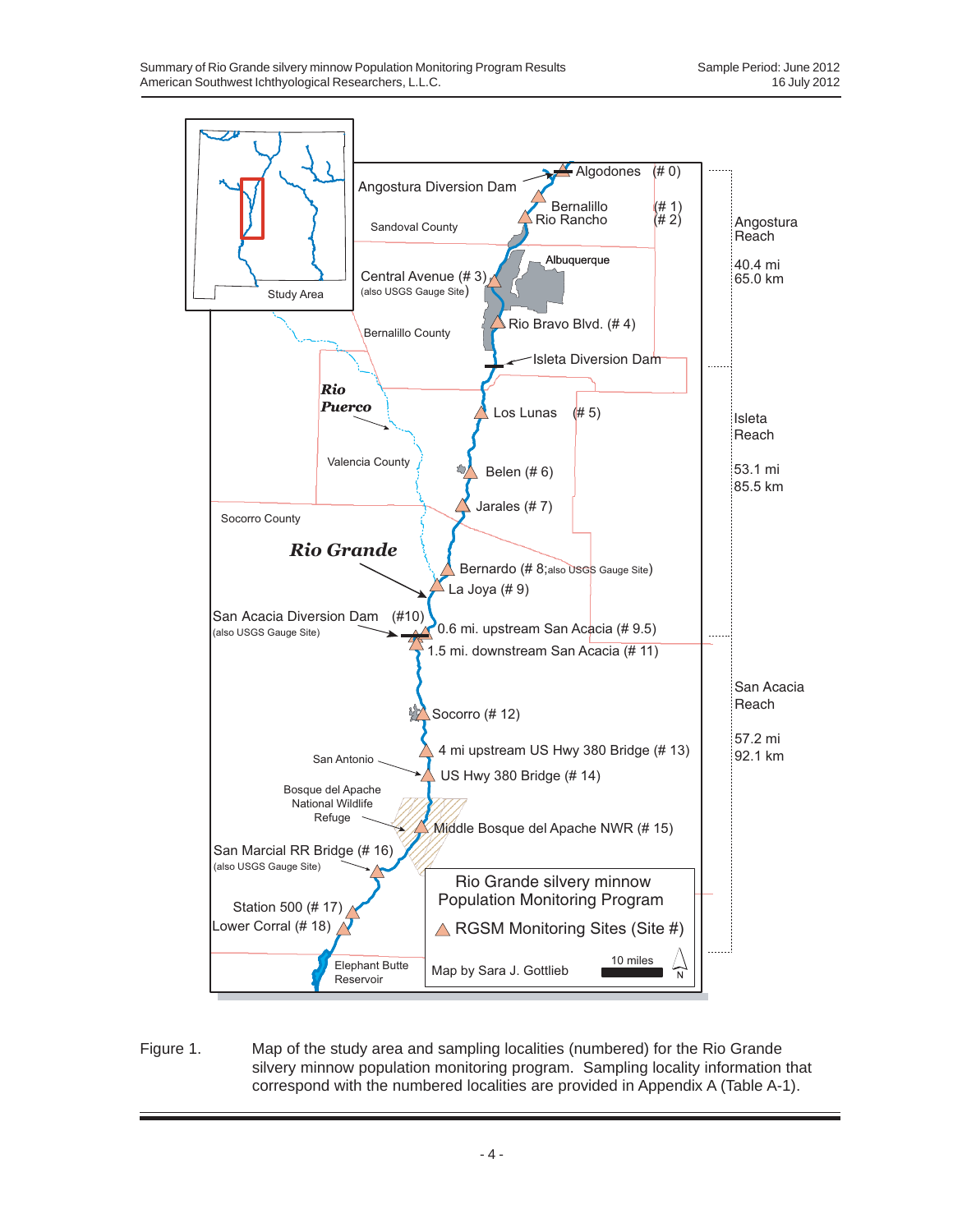

Figure 2. Discharge in the Rio Grande from 1 January 2011 through 15 June 2012 as recorded at seven U. S. Geological Survey (USGS) gauge stations. The Otowi Bridge gauge site is outside of the study area (ca. 25.5 river miles upstream of Cochiti Dam) and provided for reference. \*\*Discharge data are provisional and subject to change.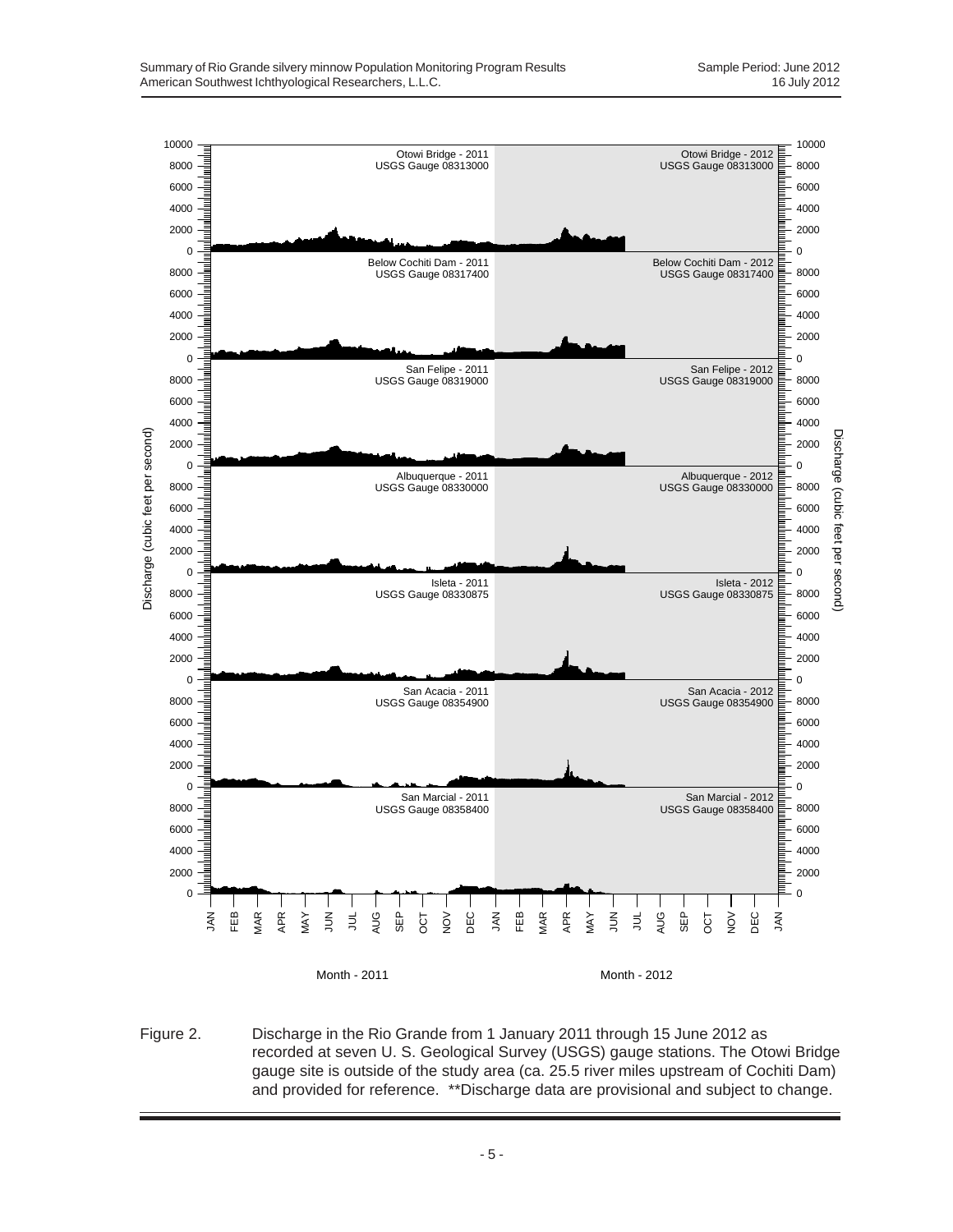#### Table 1. Scientific and common names and species codes of fish collected in the Middle Rio Grande during the Rio Grande silvery minnow population monitoring program (since 1993).

| <b>Scientific Name</b>                                 | <b>Common Name</b>          | Code                                                                                                                             |
|--------------------------------------------------------|-----------------------------|----------------------------------------------------------------------------------------------------------------------------------|
| <b>Order Clupeiformes</b>                              |                             |                                                                                                                                  |
| <b>Family Clupeidae</b>                                | herrings                    |                                                                                                                                  |
|                                                        |                             | (DORCEP)<br>(DORPET)                                                                                                             |
| <b>Order Cypriniformes</b>                             |                             |                                                                                                                                  |
| Family Cyprinidae                                      | carps and minnows           |                                                                                                                                  |
|                                                        | silvery minnow <sup>1</sup> | (CAMANO)<br>(CARAUR)<br>(CYPLUT)<br>(CYPCAR)<br>(GILPAN)<br>(HYBAMA)<br>(NOTCRY)<br>(PIMPRO)<br>(PIMVIG)<br>(PLAGRA)<br>(RHICAT) |
| Family Catostomidae                                    | suckers                     |                                                                                                                                  |
|                                                        |                             | (CARCAR)<br>(CATCOM)<br>(ICTBUB)                                                                                                 |
| <b>Order Siluriformes</b><br>Family Ictaluridae        | North American catfishes    |                                                                                                                                  |
|                                                        |                             | (AMEMEL)<br>(AMENAT)<br>(ICTFUR)<br>(ICTPUN)<br>(PYLOLI)                                                                         |
| <b>Order Salmoniformes</b><br><b>Family Salmonidae</b> | trouts and salmons          |                                                                                                                                  |
|                                                        |                             | (ONCMYK)<br>(SALTRU)                                                                                                             |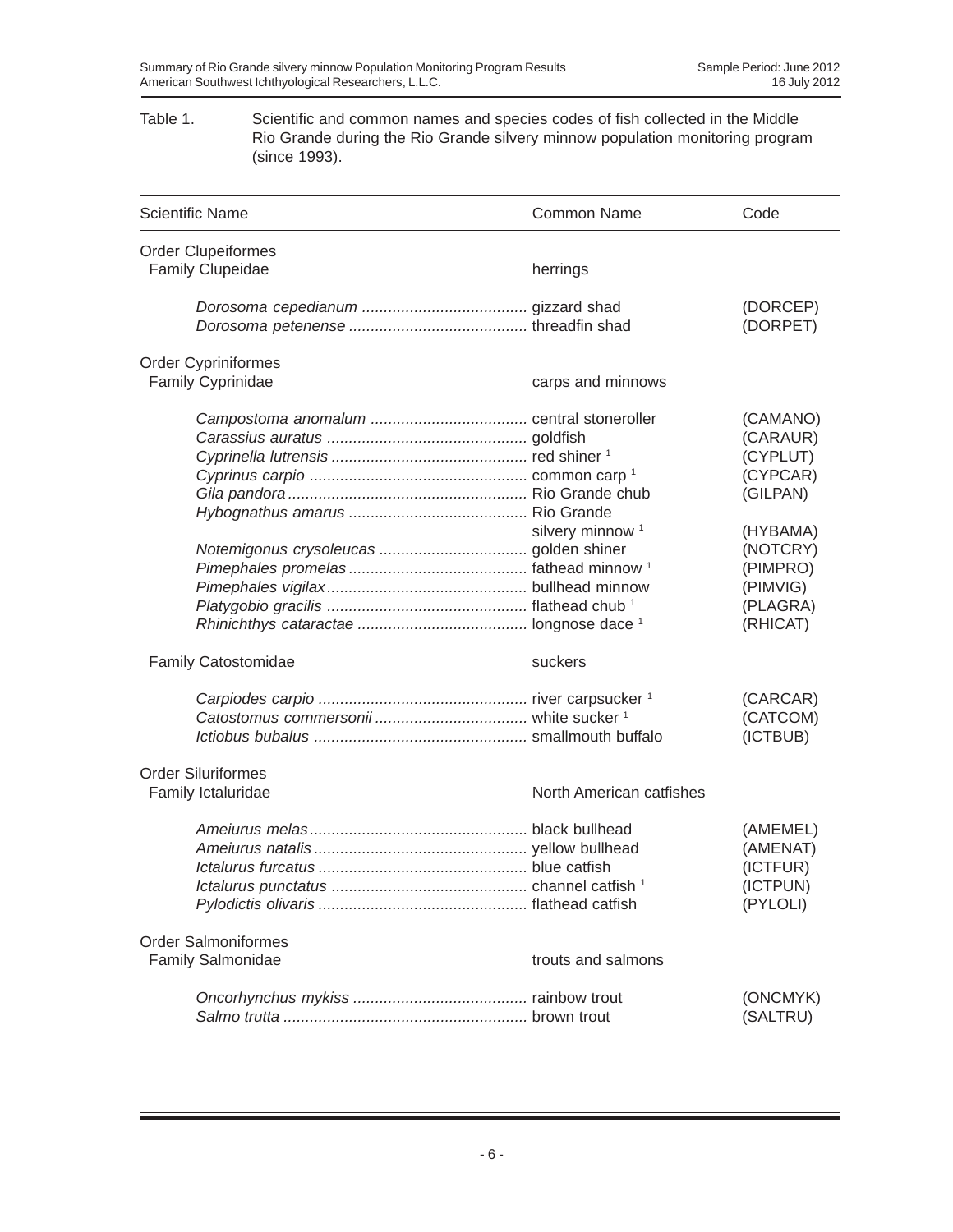Table 1. Scientific and common names and species codes of fish collected in the Middle (continued) Rio Grande during the Rio Grande silvery minnow population monitoring program (since 1993).

| <b>Scientific Name</b>                                | <b>Common Name</b> | Code                                                                             |
|-------------------------------------------------------|--------------------|----------------------------------------------------------------------------------|
| Order Cyprinodontiformes<br><b>Family Poeciliidae</b> | livebearers        |                                                                                  |
|                                                       |                    | (GAMAFF)                                                                         |
| Family Moronidae                                      | temperate basses   |                                                                                  |
|                                                       |                    | (MORCHR)<br>(MORSAX)                                                             |
| <b>Order Perciformes</b><br>Family Centrarchidae      | sunfishes          |                                                                                  |
|                                                       |                    | (LEPCYA)<br>(LEPMAC)<br>(LEPMEG)<br>(MICDOL)<br>(MICSAL)<br>(POMANN)<br>(POMNIG) |
| Family Percidae                                       | perches            |                                                                                  |
|                                                       |                    | (PERFLA)<br>(PERMAC)<br>(SANVIT)                                                 |

<sup>1</sup> Focal taxa represent the most abundant species present in recent Middle Rio Grande collections; these species are illustrated in monthly plots of data.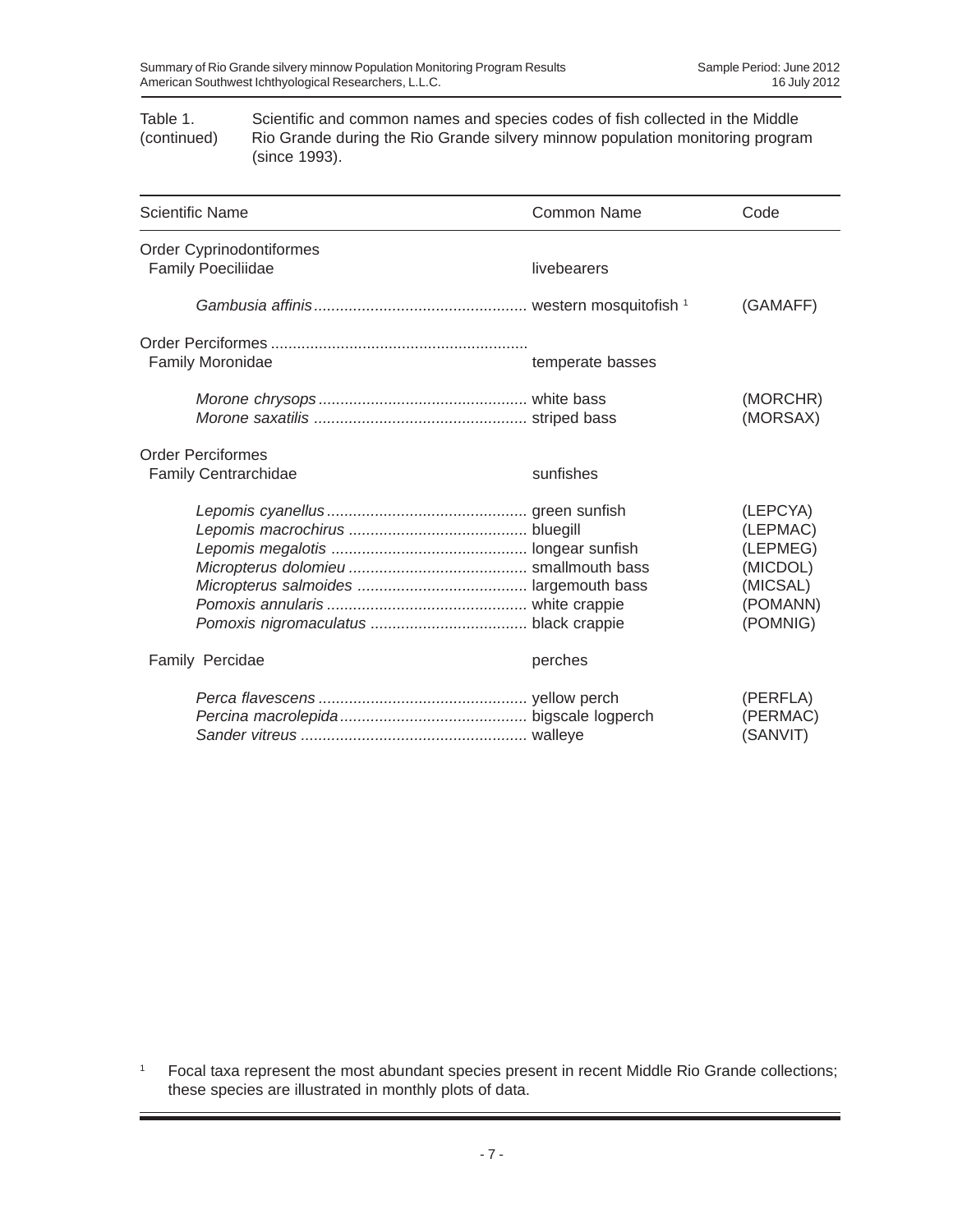#### Table 2. Summary of the June 2012 Rio Grande silvery minnow population monitoring program results (species list is based on fish collected since 1993).

| <b>FAMILY</b> | <b>SPECIES</b><br><b>COMMON NAME</b> | <b>RESIDENCE</b><br>STATUS <sup>1</sup> | <b>TOTAL NUMBER</b><br>OF SPECIMENS | OF TOTAL       | PERCENT (%) FREQUENCY OF<br>OCCURRENCE <sup>2</sup> | % FREQUENCY<br>OCCURRENCE <sup>2</sup> |
|---------------|--------------------------------------|-----------------------------------------|-------------------------------------|----------------|-----------------------------------------------------|----------------------------------------|
|               |                                      |                                         |                                     |                |                                                     |                                        |
| Clupeidae     | gizzard shad                         | N                                       |                                     |                |                                                     |                                        |
| Clupeidae     | threadfin shad                       | $\mathbf{I}$                            |                                     |                |                                                     |                                        |
| Cyprinidae    | central stoneroller                  | $\mathbf{I}$                            |                                     |                |                                                     |                                        |
| Cyprinidae    | goldfish                             | $\mathbf{I}$                            |                                     |                |                                                     |                                        |
| Cyprinidae    | red shiner                           | N                                       | 2,867                               | 63.43          | 20                                                  | 100                                    |
| Cyprinidae    | common carp                          | $\overline{1}$                          | 20                                  | 0.44           | 10                                                  | 50                                     |
| Cyprinidae    | Rio Grande chub                      | N                                       | ä,                                  |                | $\overline{a}$                                      |                                        |
| Cyprinidae    | Rio Grande silvery minnow            | N                                       | 24                                  | 0.53           | 9                                                   | 45                                     |
| Cyprinidae    | golden shiner                        | $\mathbf{I}$                            | ä,                                  |                |                                                     |                                        |
| Cyprinidae    | fathead minnow                       | N                                       | 68                                  | 1.5            | 13                                                  | 65                                     |
| Cyprinidae    | bullhead minnow                      | $\overline{\phantom{a}}$<br>N           | 475                                 | 10.51          | 15                                                  | 75                                     |
| Cyprinidae    | flathead chub                        |                                         |                                     |                |                                                     |                                        |
| Cyprinidae    | longnose dace                        | N                                       | 47                                  | 1.04           | 4                                                   | 20                                     |
| Catostomidae  | river carpsucker                     | N                                       | 347                                 | 7.68           | 17                                                  | 85                                     |
| Catostomidae  | white sucker                         | $\mathbf{I}$                            | 334                                 | 7.39           | 11                                                  | 55                                     |
| Catostomidae  | smallmouth buffalo                   | N                                       | 5                                   | 0.11           | 2                                                   | 10                                     |
| Ictaluridae   | black bullhead                       | $\mathbf{I}$                            | ÷,                                  |                |                                                     | $\overline{\phantom{a}}$               |
| Ictaluridae   | yellow bullhead                      | $\mathbf{I}$                            | $\mathbf{1}$                        | 0.02           | $\mathbf{1}$                                        | 5                                      |
| Ictaluridae   | blue catfish                         | N                                       | $\mathbf{1}$                        | 0.02           | $\mathbf{1}$                                        | 5                                      |
| Ictaluridae   | channel catfish                      | $\overline{1}$                          | 3                                   | 0.07           | 3                                                   | 15                                     |
| Ictaluridae   | flathead catfish                     | N                                       |                                     |                |                                                     | $\blacksquare$                         |
| Salmonidae    | rainbow trout                        | $\mathbf{I}$                            |                                     |                |                                                     |                                        |
| Salmonidae    | brown trout                          | ı                                       |                                     |                |                                                     |                                        |
| Poeciliidae   | western mosquitofish                 | ı                                       | 311                                 | 6.88           | 15                                                  | 75                                     |
| Moronidae     | white bass                           | T                                       |                                     |                |                                                     |                                        |
| Moronidae     | striped bass                         | L                                       | ÷.                                  |                | $\overline{a}$                                      |                                        |
| Centrarchidae | green sunfish                        | $\mathbf{I}$                            | $\overline{2}$                      | 0.04           | 1                                                   | 5                                      |
| Centrarchidae | bluegill                             | N                                       |                                     |                |                                                     |                                        |
| Centrarchidae | longear sunfish                      | $\mathbf{I}$                            | ÷.                                  | $\overline{a}$ |                                                     |                                        |
| Centrarchidae | smallmouth bass                      | 1                                       | ä,                                  |                |                                                     |                                        |
| Centrarchidae | largemouth bass                      |                                         | $\mathbf{1}$                        | 0.02           | 1                                                   | 5                                      |
| Centrarchidae | white crappie                        |                                         | 1                                   | 0.02           | 1                                                   | 5                                      |
| Centrarchidae | black crappie                        | ı                                       | L.                                  | ÷.             |                                                     |                                        |
| Percidae      | yellow perch                         | ı                                       | 11                                  | 0.24           | $\mathbf{1}$                                        | 5                                      |
| Percidae      | bigscale logperch                    |                                         |                                     |                |                                                     |                                        |
| Percidae      | walleye                              | ı                                       | $\overline{2}$                      | 0.04           | $\overline{2}$                                      | 10                                     |
| <b>TOTAL</b>  |                                      |                                         | 4,520                               |                |                                                     |                                        |

 $1$  N = native;  $1 =$  introduced

2 Frequency and % frequency of occurrence are based on n=20 sample sites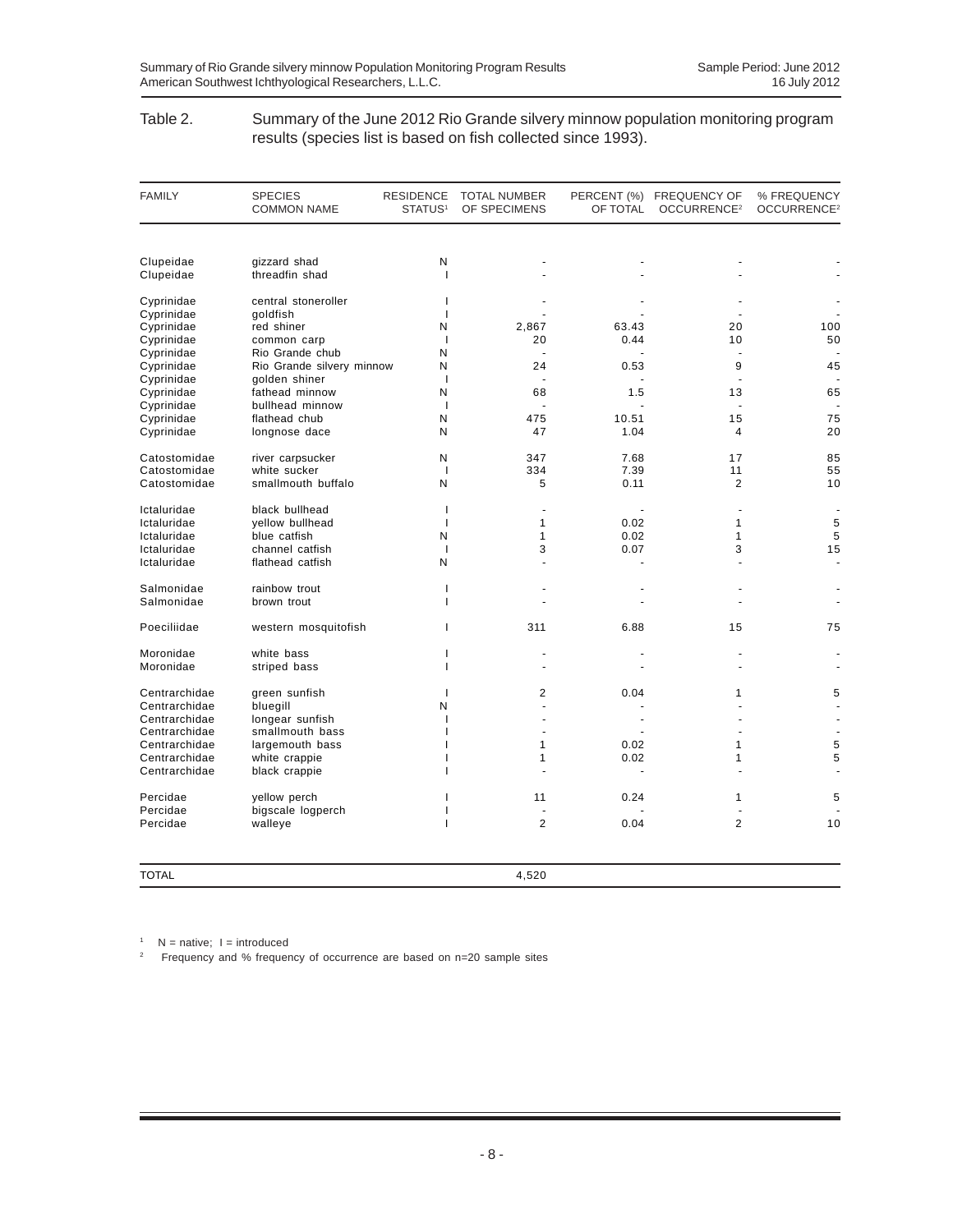### Table 3. Summary of the monthly 2011/2012 Rio Grande silvery minnow population monitoring program results (species list is based on fish collected since 1993).

| <b>FAMILY</b>  | SPECIES COMMON NAME       | D              | F                        | Α                        | M                        | J              | J            | Α       | S            | O                        | Τ                       |
|----------------|---------------------------|----------------|--------------------------|--------------------------|--------------------------|----------------|--------------|---------|--------------|--------------------------|-------------------------|
|                |                           | Ε              | E                        | P                        | Α                        | U              | U            | U       | Ε            | C                        | $\circ$                 |
|                |                           | C              | B                        | R                        | Υ                        | N              | L            | G       | P            | T                        | $\top$<br>Α             |
|                |                           |                |                          |                          |                          |                |              |         |              |                          | L                       |
|                |                           |                |                          |                          |                          |                |              |         |              |                          |                         |
| Clupeidae      | gizzard shad              | 1              |                          | 8                        | 3                        | 0              |              |         |              |                          | 12                      |
| Clupeidae      | threadfin shad            |                |                          | ä,                       | $\overline{a}$           |                |              |         |              |                          | $\mathbf 0$             |
| Cyprinidae     | central stoneroller       |                |                          |                          |                          |                |              |         |              |                          | $\boldsymbol{0}$        |
| Cyprinidae     | goldfish                  |                |                          |                          |                          |                |              |         |              |                          | $\mathbf 0$             |
| Cyprinidae     | red shiner                | 1,876          | 1,339                    | 2,073                    | 4,890                    | 2,867          |              |         |              |                          | 13,045                  |
| Cyprinidae     | common carp               | 7              | 1                        | 14                       | 4                        | 20             |              |         |              |                          | 46                      |
| Cyprinidae     | Rio Grande chub           | ä,             |                          | ÷,                       |                          | ä,             |              |         |              | $\overline{\phantom{a}}$ | $\mathbf 0$             |
| Cyprinidae     | Rio Grande silvery minnow | 395            | 201                      | 64                       | 108                      | 24             |              |         |              |                          | 792                     |
| Cyprinidae     | golden shiner             | ÷,             | $\sim$                   | ÷,                       | $\overline{\phantom{a}}$ | ÷,             |              |         |              | ÷,                       | $\mathbf 0$             |
| Cyprinidae     | fathead minnow            | 96             | $\overline{4}$           | 59                       | 94                       | 68             |              |         |              |                          | 321                     |
| Cyprinidae     | bullhead minnow           | $\overline{c}$ | $\overline{\phantom{a}}$ | $\mathbf{1}$             | ÷,                       | ä,             |              |         |              |                          | 3                       |
| Cyprinidae     | flathead chub             | 151            | 41                       | 83                       | 140                      | 475            |              |         |              | ä,                       | 890                     |
| Cyprinidae     | longnose dace             | 2              | ÷                        | 6                        | 20                       | 47             |              |         |              | ä,                       | 75                      |
| Catostomidae   | river carpsucker          | 105            | 10                       | 20                       | 92                       | 347            |              |         |              |                          | 574                     |
| Catostomidae   | white sucker              | ÷              | ÷,                       | 46                       | 88                       | 334            |              |         |              |                          | 468                     |
| Catostomidae   | smallmouth buffalo        |                |                          | ä,                       | 1                        | 5              |              |         |              |                          | 6                       |
| Ictaluridae    | black bullhead            |                |                          |                          |                          |                |              |         |              |                          | 0                       |
| Ictaluridae    | yellow bullhead           | 1              |                          | 1                        | ÷,                       | 1              |              |         |              |                          | 3                       |
| Ictaluridae    | blue catfish              | ٠              | ÷,                       | ÷,                       | 4                        | 1              |              |         |              |                          | 5                       |
| Ictaluridae    | channel catfish           | 50             | 26                       | 43                       | 16                       | 3              |              |         |              |                          | 138                     |
| Ictaluridae    | flathead catfish          | ä,             |                          |                          |                          |                |              |         |              |                          | $\mathbf 0$             |
| Salmonidae     | rainbow trout             |                |                          |                          |                          |                |              |         |              |                          | $\mathbf 0$             |
| Salmonidae     | brown trout               |                |                          |                          |                          |                |              |         |              |                          | $\mathbf 0$             |
| Poeciliidae    | western mosquitofish      | 126            | 51                       | 88                       | 140                      | 311            |              |         |              |                          | 716                     |
| Moronidae      | white bass                |                |                          |                          |                          |                |              |         |              |                          | $\boldsymbol{0}$        |
| Moronidae      | striped bass              |                |                          |                          |                          |                |              |         |              |                          | $\mathbf 0$             |
| Centrarchidae  | green sunfish             |                |                          | $\overline{\phantom{a}}$ |                          | $\overline{2}$ |              |         |              |                          | $\overline{2}$          |
| Centrarchidae  | bluegill                  | 1              |                          | 3                        |                          |                |              |         |              |                          | $\overline{4}$          |
| Centrarchidae  | longear sunfish           |                |                          |                          |                          |                |              |         |              |                          | $\mathbf 0$             |
| Centrarchidae  | smallmouth bass           |                |                          |                          |                          |                |              |         |              |                          | $\mathbf 0$             |
| Centrarchidae  | largemouth bass           |                |                          |                          |                          | 1              |              |         |              |                          | 1                       |
| Centrarchidae  | white crappie             |                | 4                        |                          | 2                        | 1              |              |         |              |                          | $\overline{7}$          |
| Centrarchidae  | black crappie             |                |                          |                          |                          |                |              |         |              |                          | $\boldsymbol{0}$        |
| Percidae       | yellow perch              |                |                          | 1                        |                          | 11             |              |         |              |                          | 12                      |
| Percidae       | bigscale logperch         |                |                          |                          |                          |                |              |         |              |                          | $\pmb{0}$               |
| Percidae       | walleye                   |                |                          |                          |                          | $\overline{c}$ |              |         |              |                          | $\overline{\mathbf{c}}$ |
|                |                           |                |                          |                          |                          |                |              |         |              |                          |                         |
| MONTHLY TOTALS |                           | 2,813          | 1,677                    | 2,510                    | 5,602                    | 4,520          | $\mathsf{0}$ | $\,0\,$ | $\mathsf{0}$ | $\boldsymbol{0}$         | 17,122                  |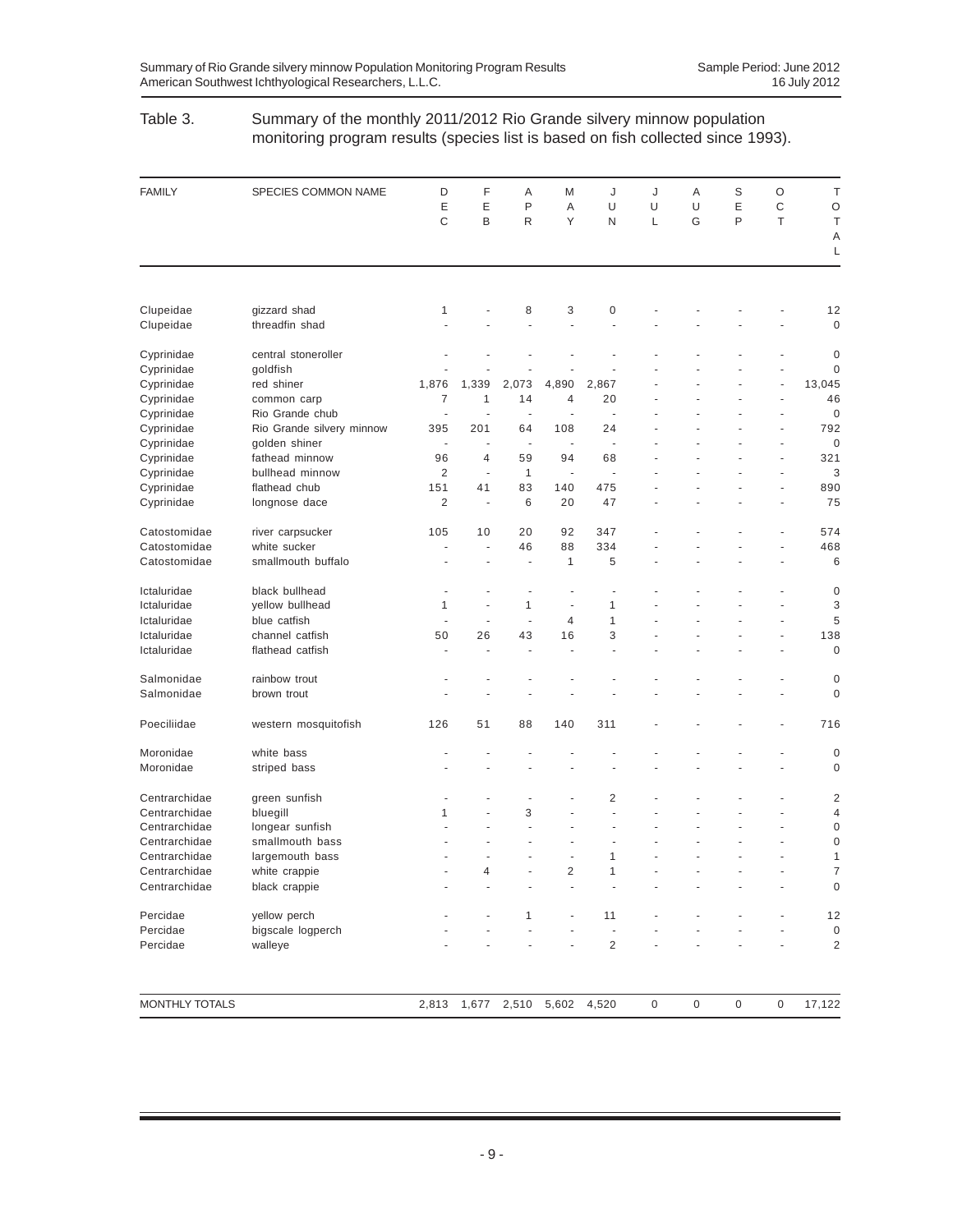#### Table 4. Summary of the monthly catch of Rio Grande silvery minnow, by site and reach, during the 2011/2012 Rio Grande silvery minnow population monitoring program. Numerals in pararenthesis are the number of individuals in a site collection that were marked (subset of the total).

| <b>REACH</b>          | SITE #         | <b>SITE NAME</b>       | D                        | F         | A                        | M              | J                        | J        | A           | S           | O                        | T       |
|-----------------------|----------------|------------------------|--------------------------|-----------|--------------------------|----------------|--------------------------|----------|-------------|-------------|--------------------------|---------|
|                       |                |                        | E                        | E         | P                        | A              | U                        | U        | U           | E           | C                        | $\circ$ |
|                       |                |                        | C                        | B         | R                        | Y              | N                        | L        | G           | P           | T                        | T       |
|                       |                |                        |                          |           |                          |                |                          |          |             |             |                          | Α       |
|                       |                |                        |                          |           |                          |                |                          |          |             |             |                          | L       |
| Angostura             | 0              | Angostura Dam          |                          |           | 1                        |                |                          |          |             |             |                          | 1       |
| Angostura             | $\mathbf{1}$   | <b>Bernalillo</b>      | $\overline{\phantom{a}}$ |           | ÷,                       | $\blacksquare$ | 1                        |          |             |             |                          | 1       |
| Angostura             | $\overline{2}$ | Rio Rancho             | $\overline{2}$           |           | 3                        | $\mathbf{1}$   | ä,                       |          |             |             |                          | 6       |
| Angostura             | 3              | Central Ave.           | $\mathbf{1}$             |           | 5                        | $\overline{2}$ | 1                        |          |             |             |                          | 9       |
| Angostura             | $\overline{4}$ | Rio Bravo Blvd.        | 5                        | ÷.        | $\mathbf{1}$             | $\blacksquare$ | ÷.                       |          |             |             | $\blacksquare$           | 6       |
| Angostura Totals      |                |                        | 8                        | 0         | 10                       | 3              | 2                        | 0        | 0           | 0           | 0                        | 23      |
| Isleta                | 5              | Los Lunas              | 13                       | 50        | 11                       | 4              | 1                        |          |             |             | ÷,                       | 79      |
| Isleta                | 6              | <b>Belen</b>           | 19                       | 5         | 3                        | 7(1)           | ä,                       | L.       |             |             | $\blacksquare$           | 34      |
| Isleta                | $\overline{7}$ | Jarales                | 46                       | 3         | $\mathbf{1}$             | 2              | ÷,                       |          |             |             | $\blacksquare$           | 52      |
| Isleta                | 8              | Bernardo               | 9(2)                     | ÷,        |                          |                |                          |          |             |             |                          | 9       |
| Isleta                | 9              | La Joya                | 16(11)                   | 4(4)      | $\mathbf{1}$             | 3(2)           |                          |          |             |             |                          | 24      |
| Isleta                | 9.5            | North of San Acacia    | 38(34)                   | 2(2)      | ÷.                       | ÷.             | $\blacksquare$           |          |             |             | ÷.                       | 40      |
| <b>Isleta Totals</b>  |                |                        | 141                      | 64        | 16                       | 16             | 1                        | 0        | $\mathbf 0$ | 0           | 0                        | 238     |
| San Acacia            | 10             | San Acacia Dam         | 35(35)                   | 7(7)      |                          | $-71(59)$      | 1(1)                     |          |             |             | ä,                       | 114     |
| San Acacia            | 11             | South of San Acacia    | 36(36)                   | 7(7)      | 26(16)                   | 8(7)           | 4(1)                     |          |             |             | $\overline{\phantom{a}}$ | 81      |
| San Acacia            | 12             | Socorro                |                          | 6(5)      |                          | 2              | $\blacksquare$           |          |             |             |                          | 8       |
| San Acacia            | 13             | North of San Antonio   |                          | $-23(23)$ | $\overline{a}$           | 2(2)           |                          |          |             |             |                          | 25      |
| San Acacia            | 14             | San Antonio            |                          | $-18(18)$ | 3(2)                     | $\blacksquare$ | 2(1)                     |          |             |             | ٠                        | 23      |
| San Acacia            | 15             | South of San Antonio   | 5(5)                     | 20(19)    | $\overline{\phantom{a}}$ | 3(2)           | 12(9)                    |          |             |             | $\blacksquare$           | 40      |
| San Acacia            | 16             | San Marcial            | 6                        | 7         | $\overline{\phantom{a}}$ | 3              | 1                        |          |             |             | $\overline{\phantom{a}}$ | 17      |
| San Acacia            | 17             | South of San Marcial 1 | 91                       | 29(2)     | 7(2)                     | ٠              | $\overline{\phantom{a}}$ | ٠        |             |             | $\blacksquare$           | 127     |
| San Acacia            | 18             | South of San Marcial 2 | 73(53)                   | 20(2)     | 2(1)                     | $\blacksquare$ | 1                        | ä,       |             |             | $\blacksquare$           | 96      |
| San Acacia Totals     |                |                        | 246                      | 137       | 38                       | 89             | 21                       | $\Omega$ | $\Omega$    | $\Omega$    | 0                        | 531     |
| <b>MONTHLY TOTALS</b> |                |                        | 395                      | 201       | 64                       | 108            | 24                       | 0        | $\mathbf 0$ | $\mathbf 0$ | 0                        | 792     |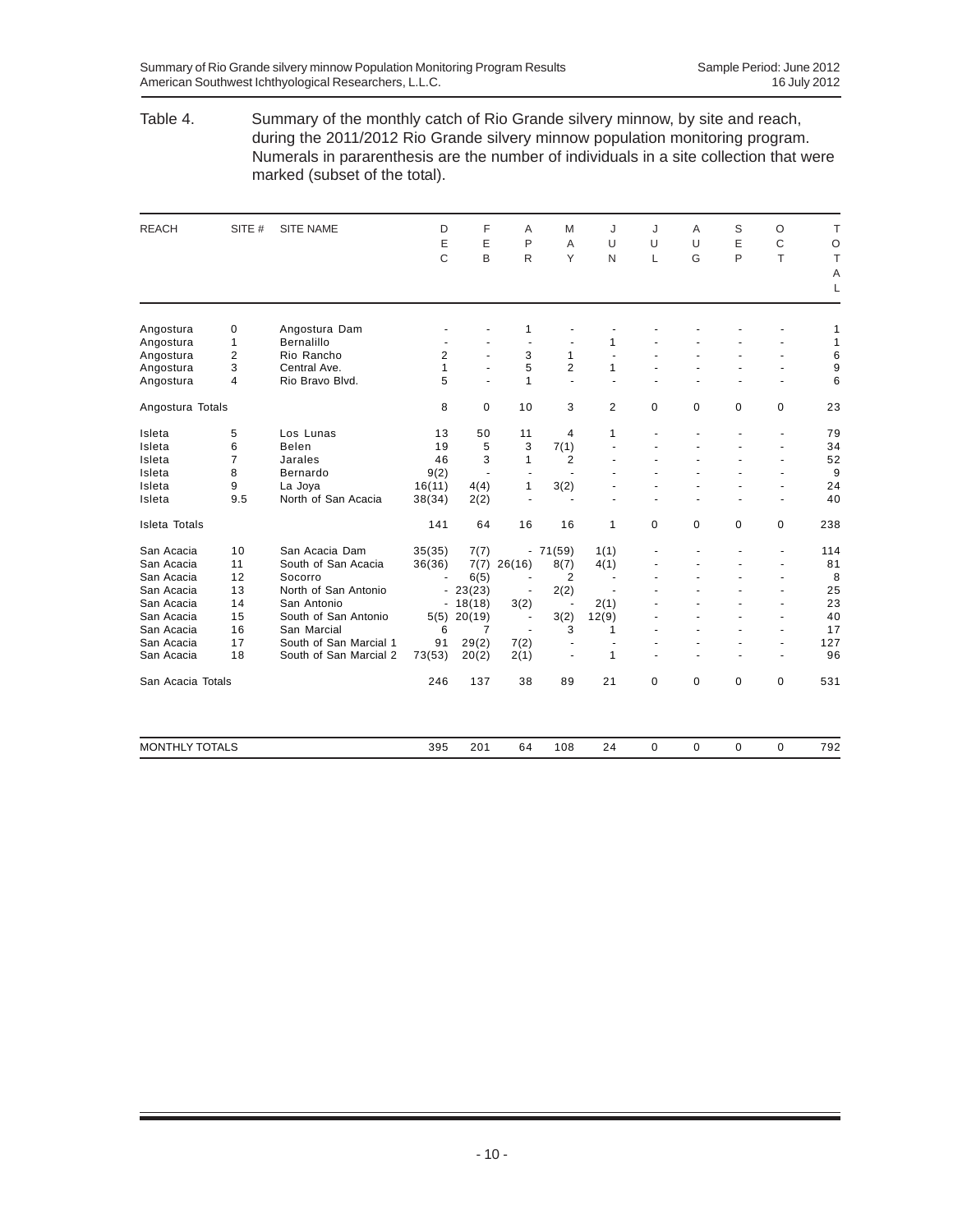

Figure 3. Catch rates, for the 10 focal species, by river reach during June 2012 at Rio Grande silvery minnow population monitoring program collection sites (see Table 1 for fish species codes).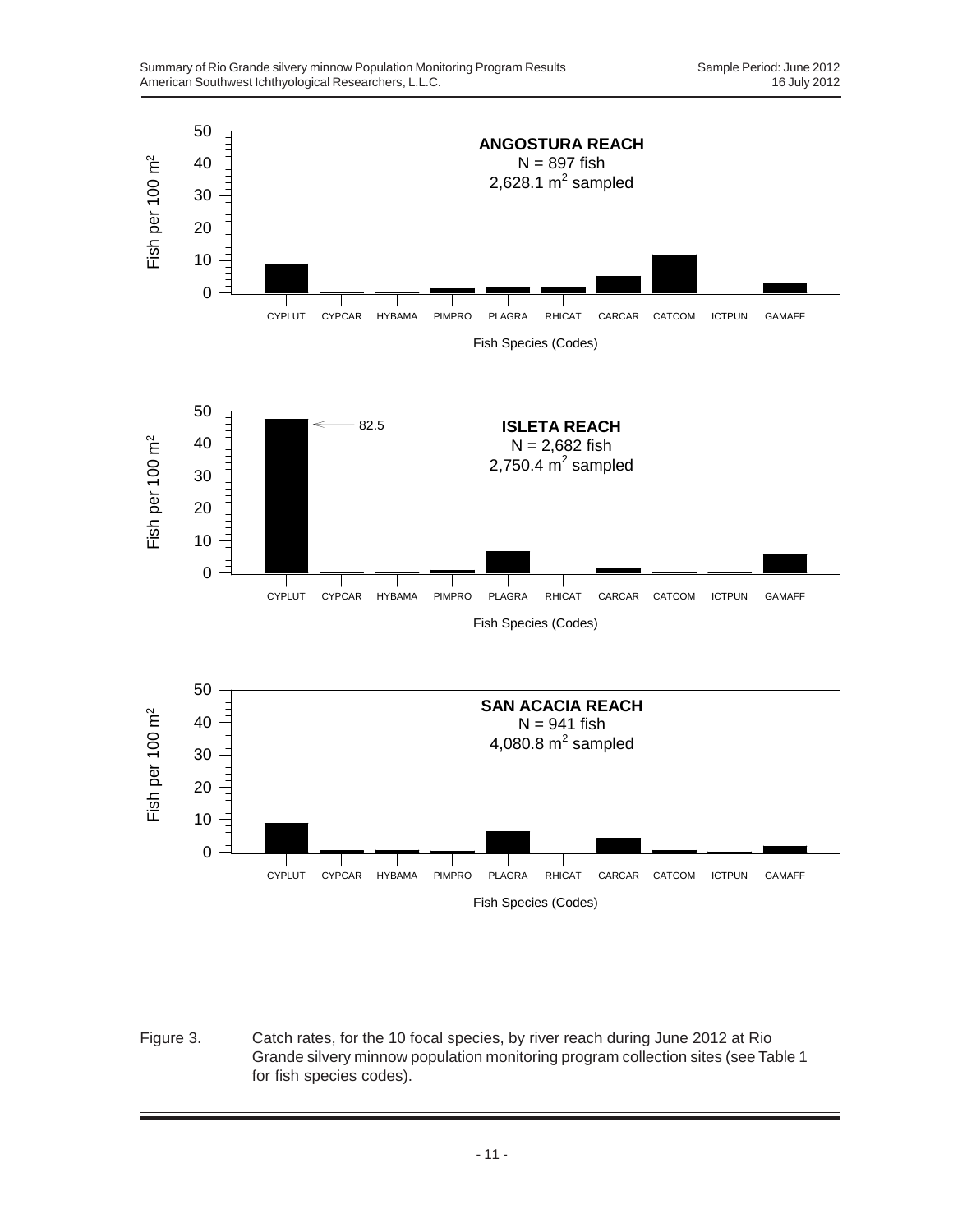

Figure 4. Catch rates for ten focal species (upper graph\*), including Rio Grande silvery minnow, (RGM; lower graph\*) during June 2012 at Rio Grande silvery minnow population monitoring program collection sites (see Table 1 for fish species codes).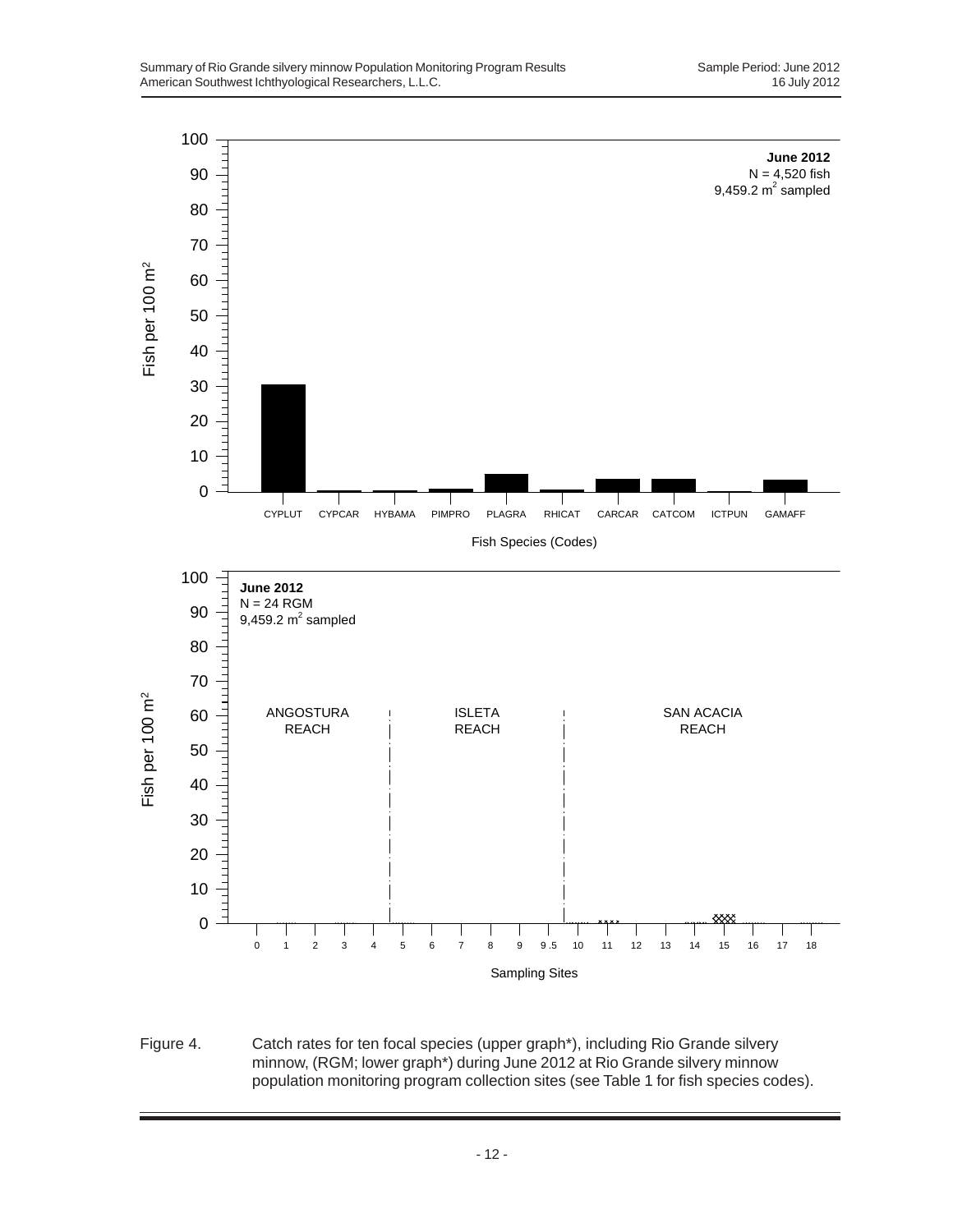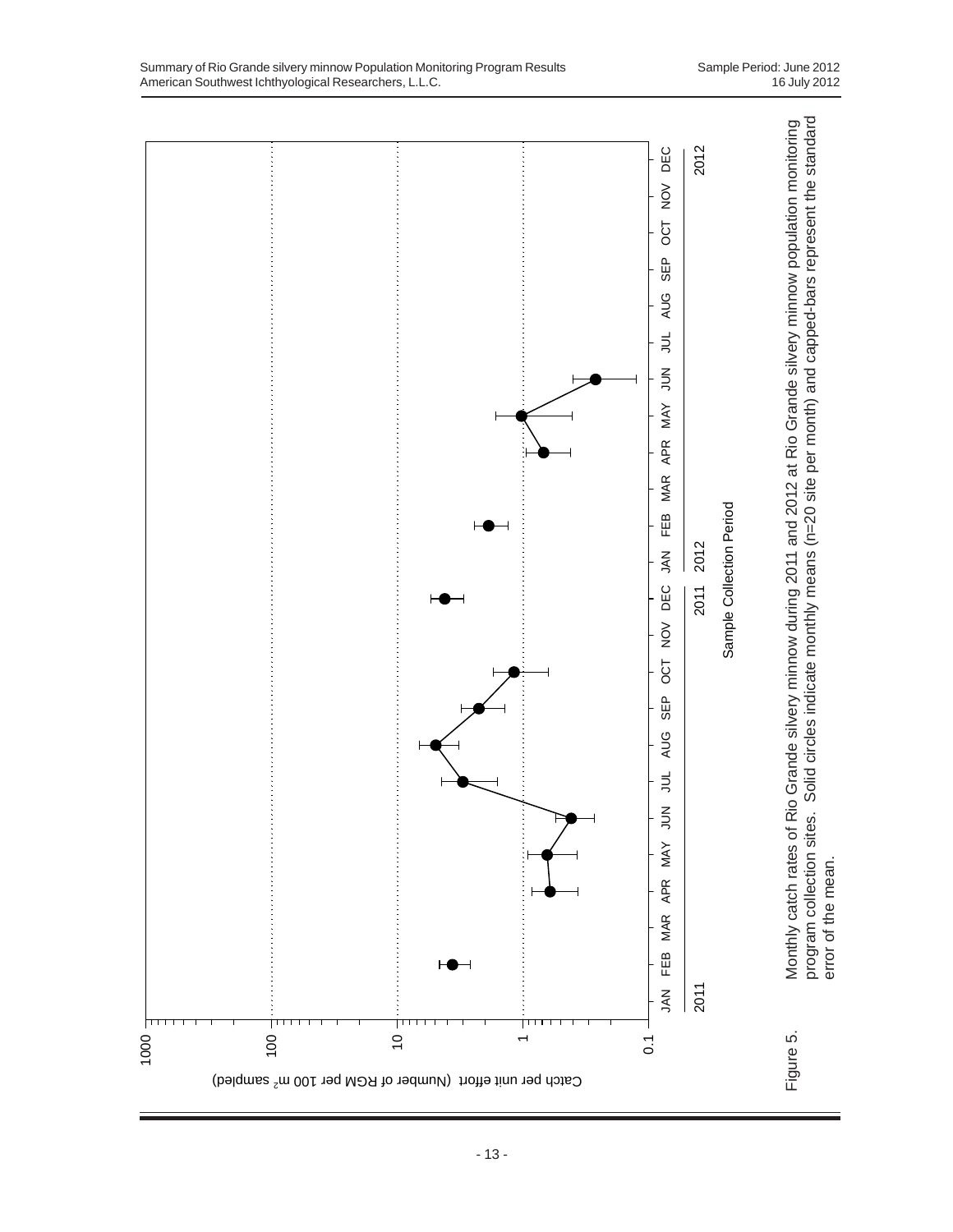APPENDIX A.

Collection localities of the Rio Grande silvery minnow population monitoring program.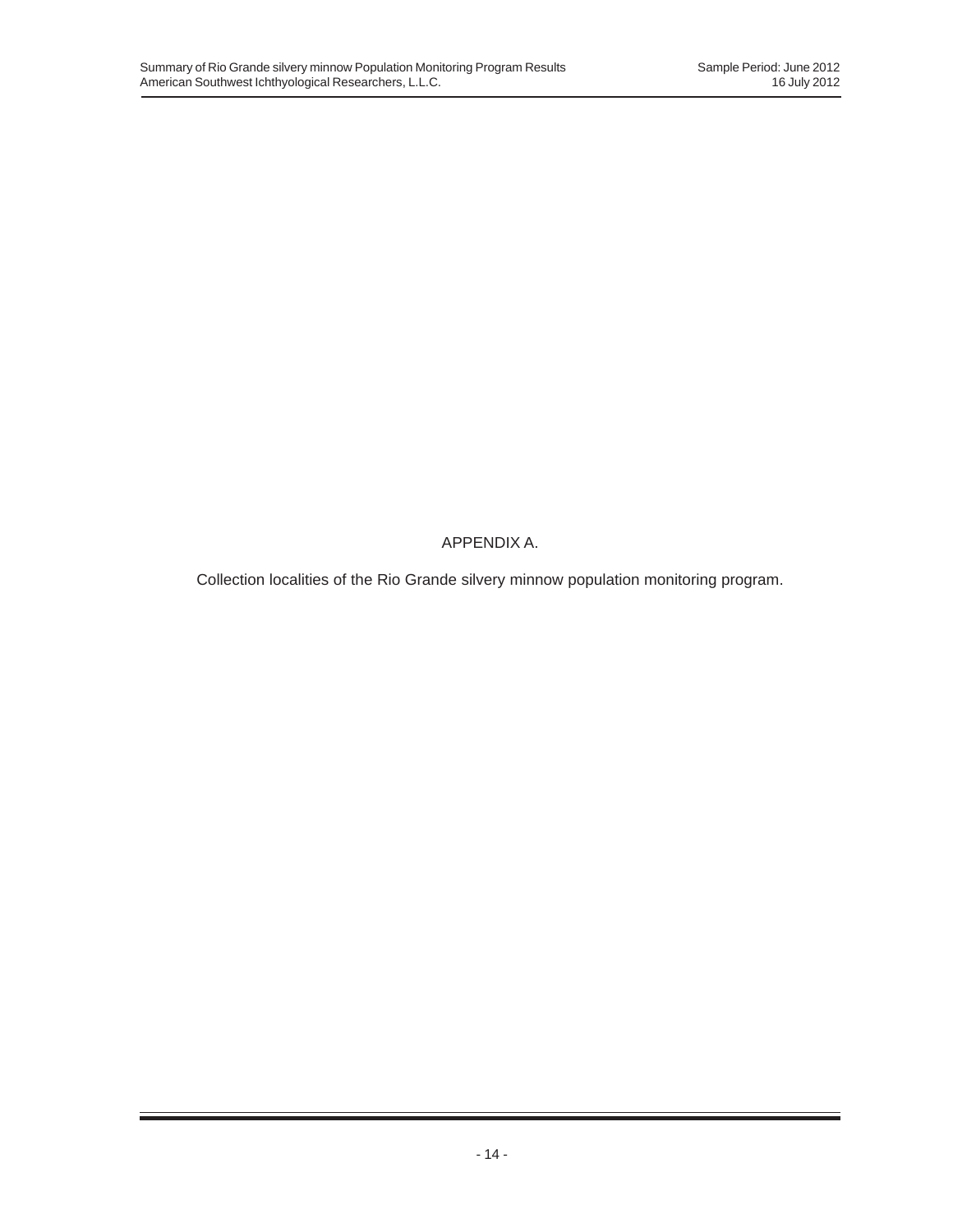## Table A-1. Collection localities of the Rio Grande silvery minnow population monitoring program.

| Site #         | <b>Site Locality</b>                                                                        |                                                                                                                                                                                                                 |
|----------------|---------------------------------------------------------------------------------------------|-----------------------------------------------------------------------------------------------------------------------------------------------------------------------------------------------------------------|
| SITE #         | <b>ANGOSTURA REACH SITES</b>                                                                |                                                                                                                                                                                                                 |
| $\mathbf{0}$   | River Mile 209.7<br>3916006N                                                                | New Mexico, Sandoval County, Rio Grande, below Angostura Diversion Dam, Algodones.<br>SAN FELIPE PUEBLO QUADRANGLE<br>363811 E                                                                                  |
| $\mathbf{1}$   | (formerly NM State Highway 44 bridge crossing), Bernalillo.<br>River Mile 203.8<br>3909722N | New Mexico, Sandoval County, Rio Grande, at US Highway 550 bridge crossing,<br><b>BERNALILLO QUADRANGLE</b><br>358543 E                                                                                         |
| $\overline{2}$ | River Mile 200.0<br>3905355N                                                                | New Mexico, Sandoval County, Rio Grande, ca. 4 miles downstream of US Highway 550<br>bridge crossing, at Rio Rancho Wastewater Treatment Plant, Rio Rancho.<br>BERNALILLO QUADRANGLE<br>354772 E                |
| 3              | crossing, Albuquerque.<br>River Mile 183.4<br>3884094 N                                     | New Mexico, Bernalillo County, Rio Grande, at Central Avenue (US Highway 66) bridge<br>ALBUQUERQUE WEST QUADRANGLE<br>346840 E                                                                                  |
| $\overline{4}$ | Albuquerque.<br>River Mile 178.3<br>3877163N                                                | New Mexico, Bernalillo County, Rio Grande, at Rio Bravo Boulevard bridge crossing,<br>ALBUQUERQUE WEST QUADRANGLE<br>347554 E                                                                                   |
| SITE#          | <b>ISLETA REACH SITES</b>                                                                   |                                                                                                                                                                                                                 |
| 5              | crossing, Los Lunas.<br>River Mile 161.4<br>3852531 N                                       | New Mexico, Valencia County, Rio Grande, at Los Lunas (NM State Highway 49) bridge<br><b>LOS LUNAS QUADRANGLE</b><br>342898 E                                                                                   |
| 6              | 309/6 bridge crossing, Belen.                                                               | New Mexico, Valencia County, Rio Grande, ca. 1.0 miles upstream of NM State Highway                                                                                                                             |
|                | River Mile 151.5<br>3837061 N                                                               | <b>TOME QUADRANGLE</b><br>339972 E                                                                                                                                                                              |
| $\overline{7}$ | River Mile 143.2<br>3827329 N                                                               | New Mexico, Valencia County, Rio Grande, ca. 2.2 miles upstream of NM State Highway<br>346 bridge crossing (near Transwestern Natural Gas Pipeline crossing), Jarales.<br><b>VEGUITA QUADRANGLE</b><br>338136 E |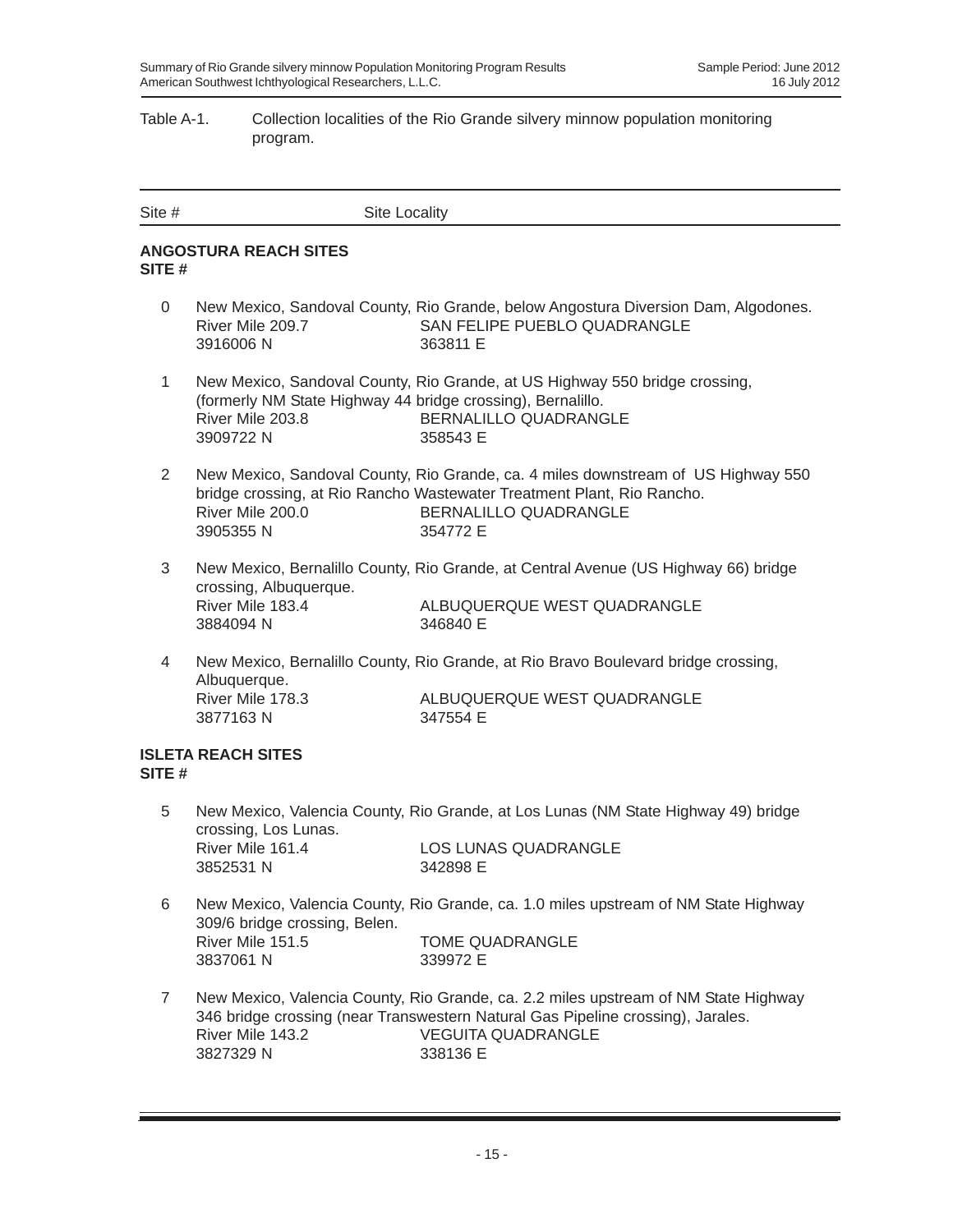## Table A-1. Collection localities of the Rio Grande silvery minnow population monitoring program (continued).

| Site $#$ | <b>Site Locality</b>                                              |                                                                                                                                                                                                                        |
|----------|-------------------------------------------------------------------|------------------------------------------------------------------------------------------------------------------------------------------------------------------------------------------------------------------------|
| SITE#    | <b>ISLETA REACH SITES (continued)</b>                             |                                                                                                                                                                                                                        |
| 8        | River Mile 130.6<br>3809726N                                      | New Mexico, Socorro County, Rio Grande, at US Highway 60 bridge crossing, Bernardo.<br>ABEYTAS QUADRANGLE<br>334604 E                                                                                                  |
| 9        | bridge crossing, La Joya.<br>River Mile 127.0<br>3805229 N        | New Mexico, Socorro County, Rio Grande, ca. 3.5 miles downstream of US Highway 60<br>ABEYTAS QUADRANGLE<br>331094 E                                                                                                    |
| 9.5      | Acacia Diversion Dam, San Acacia.<br>River Mile 116.8<br>3792603N | New Mexico, Socorro County, Rio Grande, ca. 0.6 miles upstream of San<br>LA JOYA QUADRANGLE<br>327902 E                                                                                                                |
| SITE#    | <b>SAN ACACIA REACH SITES</b>                                     |                                                                                                                                                                                                                        |
| 10       | San Acacia.<br>River Mile 116.2<br>3791977 N                      | New Mexico, Socorro County, Rio Grande, directly below San Acacia Diversion Dam,<br><b>SAN ACACIA QUADRANGLE</b><br>326162 E                                                                                           |
| 11       | Diversion Dam, San Acacia.<br>River Mile 114.6<br>3790442 N       | New Mexico, Socorro County, Rio Grande, ca. 1.5 miles downstream of San Acacia<br>LEMITAR QUADRANGLE<br>325263 E                                                                                                       |
| 12       | River Mile 99.5<br>3771043N                                       | New Mexico, Socorro County, Rio Grande, 0.5 miles upstream of the Low Flow Conveyance<br>Channel bridge, east and upstream of Socorro Wastewater Treatment Plant, Socorro.<br>LOMA DE LAS CANAS QUADRANGLE<br>327097 E |
| 13       | bridge crossing, San Antonio.<br>River Mile 91.7<br>3761283N      | New Mexico, Socorro County, Rio Grande, ca. 4.0 miles upstream of US Highway 380<br>SAN ANTONIO QUADRANGLE<br>328140 E                                                                                                 |
| 14       | Antonio.<br>River Mile 87.1<br>3754471 N                          | New Mexico, Socorro County, Rio Grande, at US Highway 380 bridge crossing, San<br>SAN ANTONIO QUADRANGLE<br>328914 E                                                                                                   |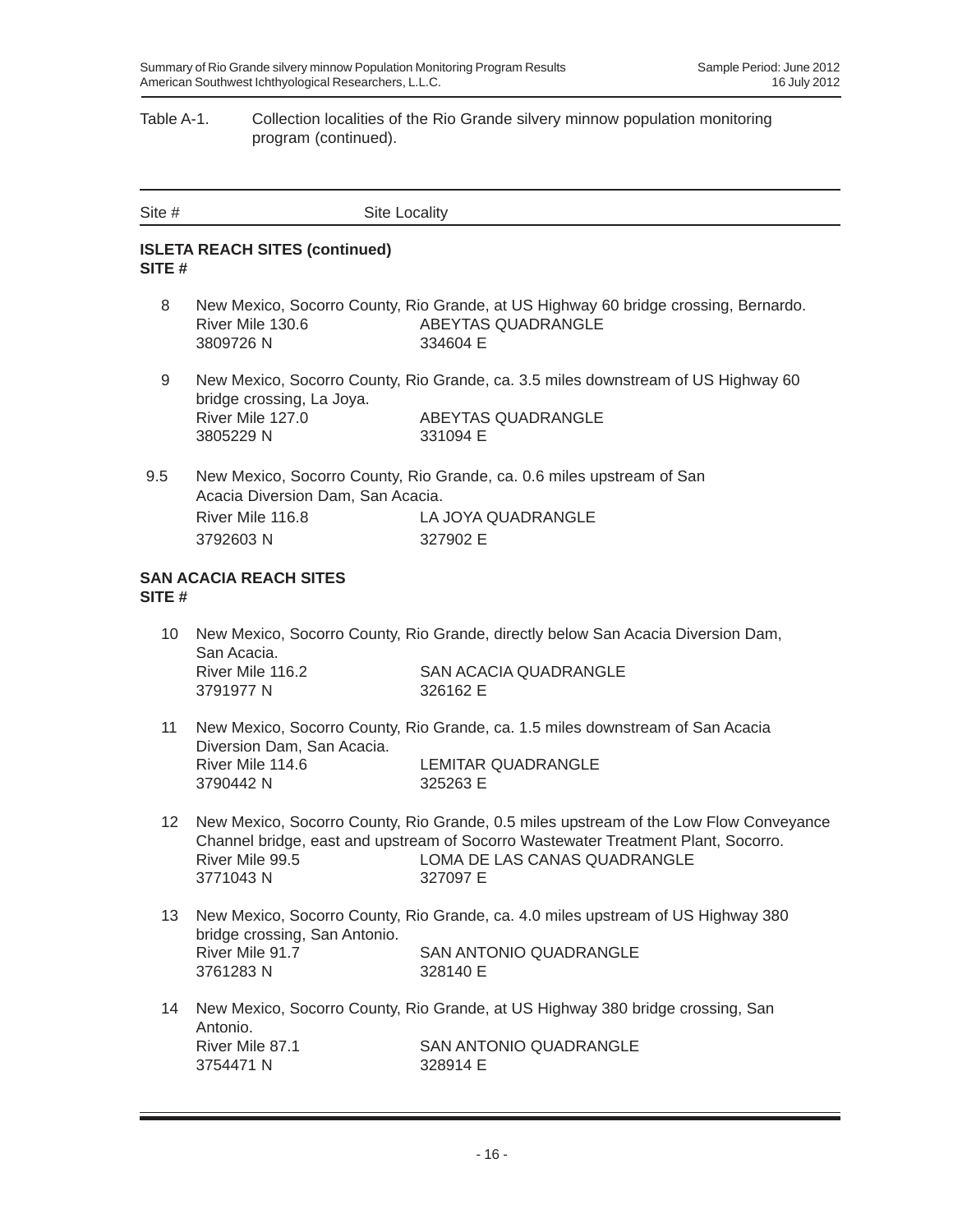#### Table A-1. Collection localities of the Rio Grande silvery minnow population monitoring program (continued).

| Site # | Site Locality |
|--------|---------------|

### **SAN ACACIA REACH SITES (continued) SITE #**

- 15 New Mexico, Socorro County, Rio Grande, directly east of Bosque del Apache National Wildlife Refuge headquarters, San Antonio. River Mile 79.1 SAN ANTONIO, SE QUADRANGLE 3740839 N 327055 E
- 16 New Mexico, Socorro County, Rio Grande, at the San Marcial railroad crossing, San Marcial. River Mile 68.6 SAN MARCIAL QUADRANGLE 3728347 N 315284 E
- 17 New Mexico, Socorro County, Rio Grande, at its former confluence with the Low Flow Conveyance Channel and 16 miles downstream of the southern end of the Bosque del Apache National Wildlife Refuge, San Marcial. River Mile 60.5 PARAJE WELL QUADRANGLE 3718178 N 309487 E
- 18 New Mexico, Socorro County, Rio Grande, ca. 10 miles downstream of the San Marcial Railroad Bridge crossing, San Marcial. River Mile 58.8 PARAJE WELL QUADRANGLE 3716150 N 307846 E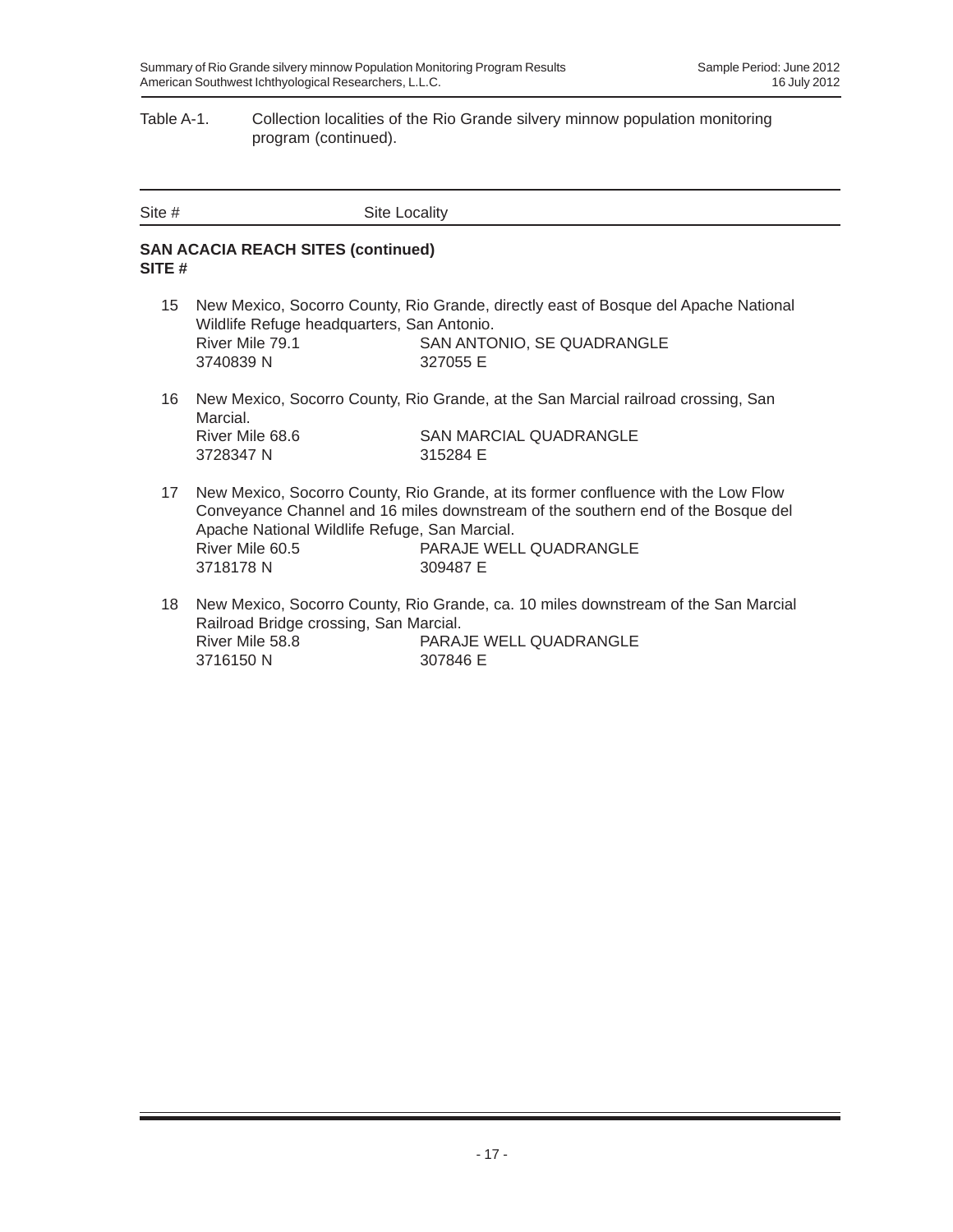# APPENDIX B.

Ichthyofaunal composition of the June 2012 Rio Grande silvery minnow population monitoring efforts

\*\* Data are provisional and should be verified by direct inspection of field data whenever possible \*\*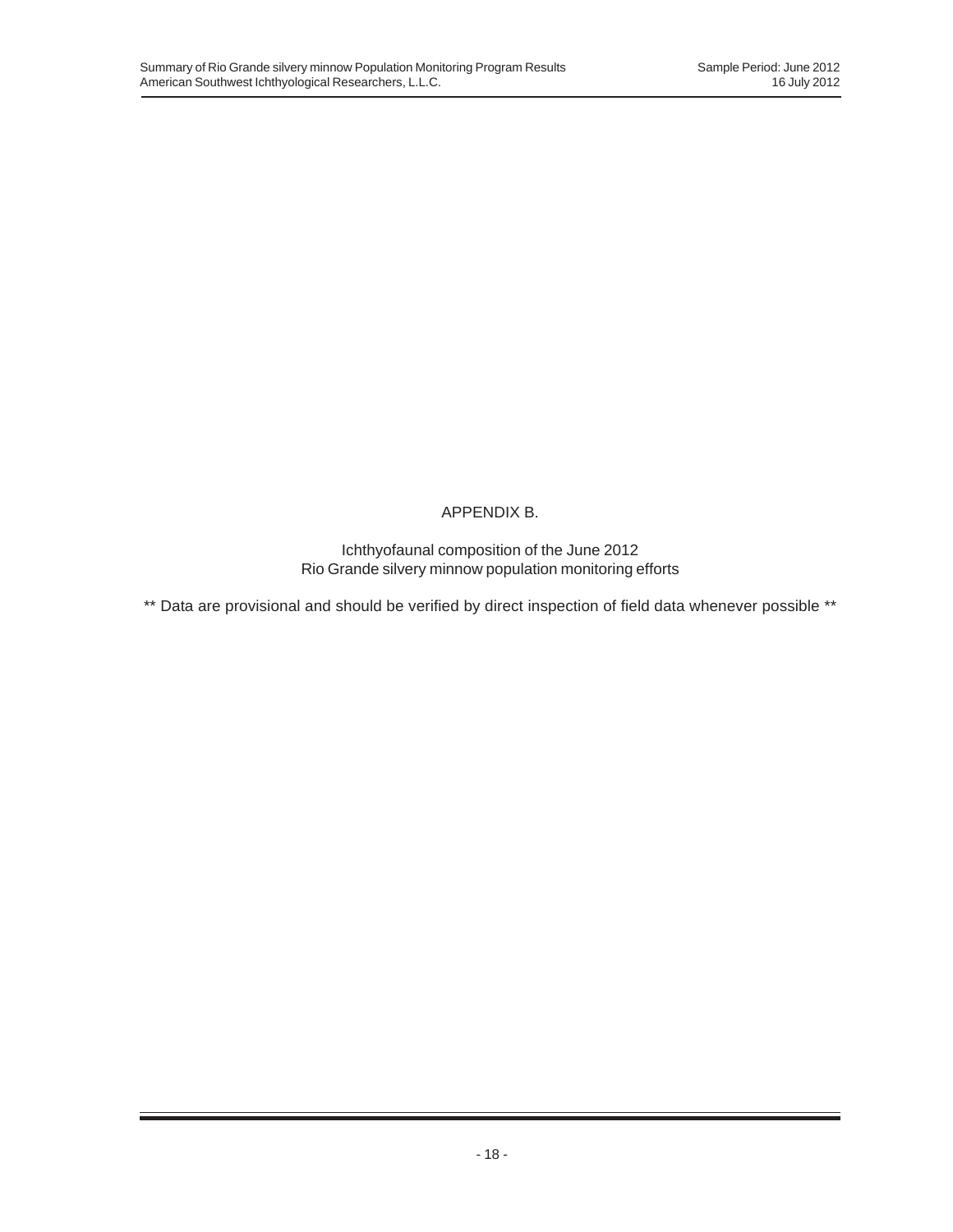|                                         | <b>RKD12-078</b> |                                                                                                                 |  |                         |                                                            |
|-----------------------------------------|------------------|-----------------------------------------------------------------------------------------------------------------|--|-------------------------|------------------------------------------------------------|
| 363811 UTM Northing:                    | 3916006 Zone: 13 |                                                                                                                 |  |                         |                                                            |
| R.K.Dudley, W.H.Brandenburg, J.L.Hester |                  |                                                                                                                 |  |                         |                                                            |
|                                         |                  | N                                                                                                               |  |                         |                                                            |
| Cyprinella lutrensis                    |                  | 74                                                                                                              |  |                         |                                                            |
| Pimephales promelas                     |                  |                                                                                                                 |  |                         |                                                            |
| Rhinichthys cataractae                  |                  | 42                                                                                                              |  |                         |                                                            |
| Catostomus commersoni                   |                  | 196                                                                                                             |  |                         |                                                            |
| Gambusia affinis                        |                  | 1                                                                                                               |  |                         |                                                            |
| Lepomis cyanellus                       |                  | 2                                                                                                               |  |                         |                                                            |
|                                         |                  | NEW MEXICO: SANDOVAL Co., RIO GRANDE Drainage<br>Rio Grande, directly below Angostura Diversion Dam, Algodones. |  | Quad: San Felipe Pueblo | Site Number: 0<br>River Mile: 209.7<br>Effort: 519.6 sq. m |

## NEW MEXICO: SANDOVAL Co., RIO GRANDE Drainage

|               | Rio Grande, at US HWY 550 (formerly NM State HWY 44) bridge crossing, Bernalillo. |                  |                  | Site Number: 1      |
|---------------|-----------------------------------------------------------------------------------|------------------|------------------|---------------------|
| 05 June 2012  |                                                                                   | <b>RKD12-079</b> |                  | River Mile: 203.8   |
| UTM Easting:  | 358543 UTM Northing:                                                              | 3909722 Zone: 13 | Quad: Bernalillo |                     |
|               | R.K.Dudley, W.H.Brandenburg, J.L.Hester                                           |                  |                  | Effort: 554.1 sq. m |
| <b>FAMILY</b> |                                                                                   |                  | N                |                     |
| 76            | Cyprinella lutrensis                                                              |                  | 64               |                     |
| 76            | Hybognathus amarus*                                                               |                  | 1                |                     |
| 76            | Platygobio gracilis                                                               |                  | 15               |                     |
| 76            | Rhinichthys cataractae                                                            |                  | 3                |                     |
| 81            | Catostomus commersoni                                                             |                  | 42               |                     |
|               | * Hybognathus amarus                                                              | by age class:    |                  |                     |
|               |                                                                                   | age-0:           |                  |                     |
|               |                                                                                   | age-1:1          |                  |                     |
|               |                                                                                   | age- $2$ :       |                  |                     |
|               |                                                                                   |                  |                  |                     |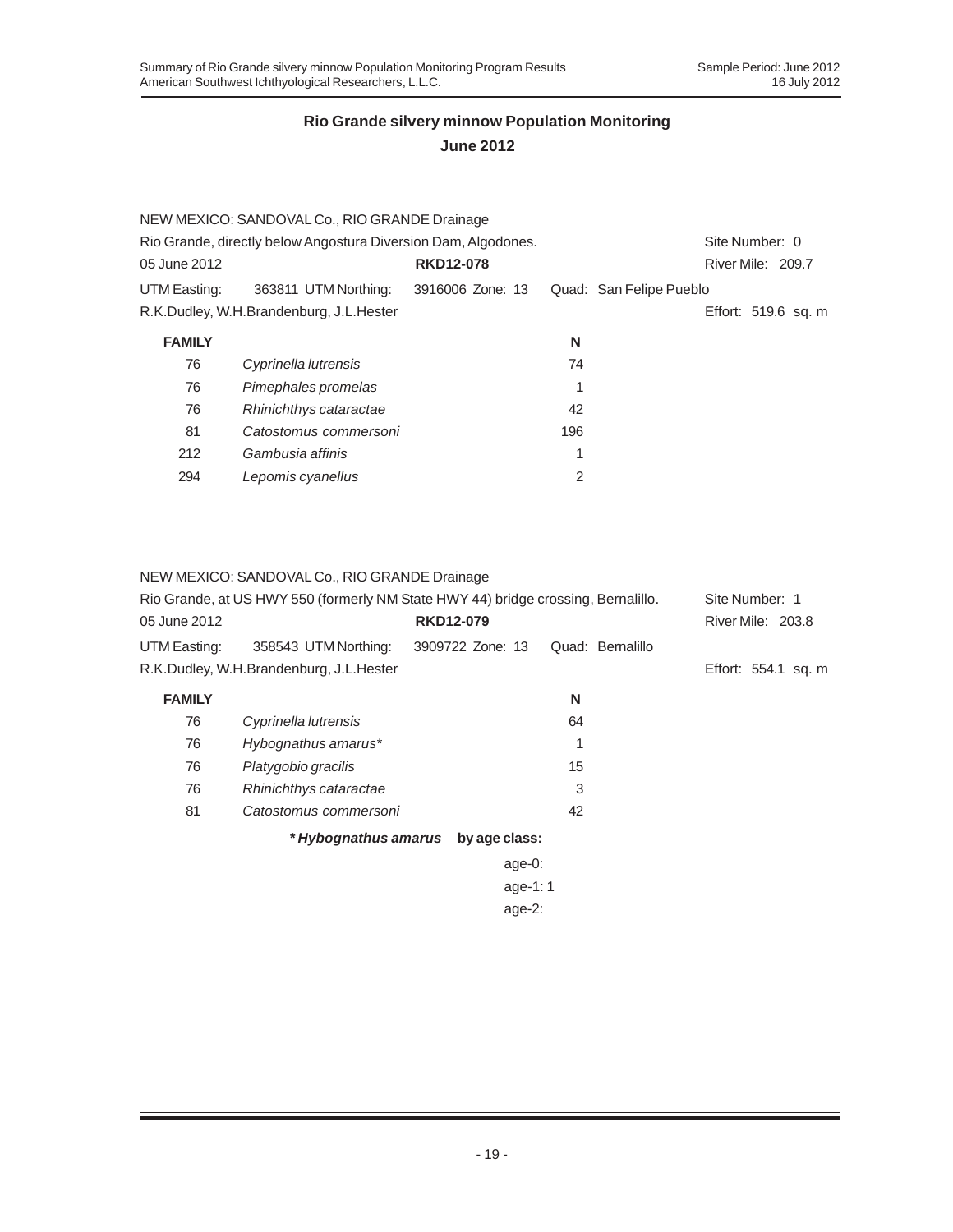|                                                                        | NEW MEXICO: SANDOVAL Co., RIO GRANDE Drainage                                 |                  |                  |                     |
|------------------------------------------------------------------------|-------------------------------------------------------------------------------|------------------|------------------|---------------------|
|                                                                        | Rio Grande, ca. 4.0 miles downstream of US HWY 550 (formerly NM State HWY 44) |                  |                  | Site Number: 2      |
| bridge crossing, at Rio Rancho Wastewater Treatment Plant, Rio Rancho. | River Mile: 200.0                                                             |                  |                  |                     |
| 05 June 2012                                                           |                                                                               | <b>RKD12-080</b> |                  |                     |
| UTM Easting:                                                           | 354772 UTM Northing:                                                          | 3905355 Zone: 13 | Quad: Bernalillo |                     |
|                                                                        | R.K.Dudley, W.H.Brandenburg, J.L.Hester                                       |                  |                  | Effort: 463.7 sq. m |
| <b>FAMILY</b>                                                          |                                                                               |                  | N                |                     |
| 76                                                                     | Cyprinella lutrensis                                                          |                  | 52               |                     |
| 76                                                                     | Pimephales promelas                                                           |                  | 6                |                     |
| 76                                                                     | Platygobio gracilis                                                           |                  | $\mathcal{P}$    |                     |
| 76                                                                     | Rhinichthys cataractae                                                        |                  |                  |                     |
| 81                                                                     | Carpiodes carpio                                                              |                  | 16               |                     |
| 81                                                                     | Catostomus commersoni                                                         |                  | 62               |                     |
| 93                                                                     | Amejurus natalis                                                              |                  | 1                |                     |
| 212                                                                    | Gambusia affinis                                                              |                  | 2                |                     |
| 294                                                                    | Pomoxis annularis                                                             |                  |                  |                     |
| 295                                                                    | Perca flavescens                                                              |                  | 11               |                     |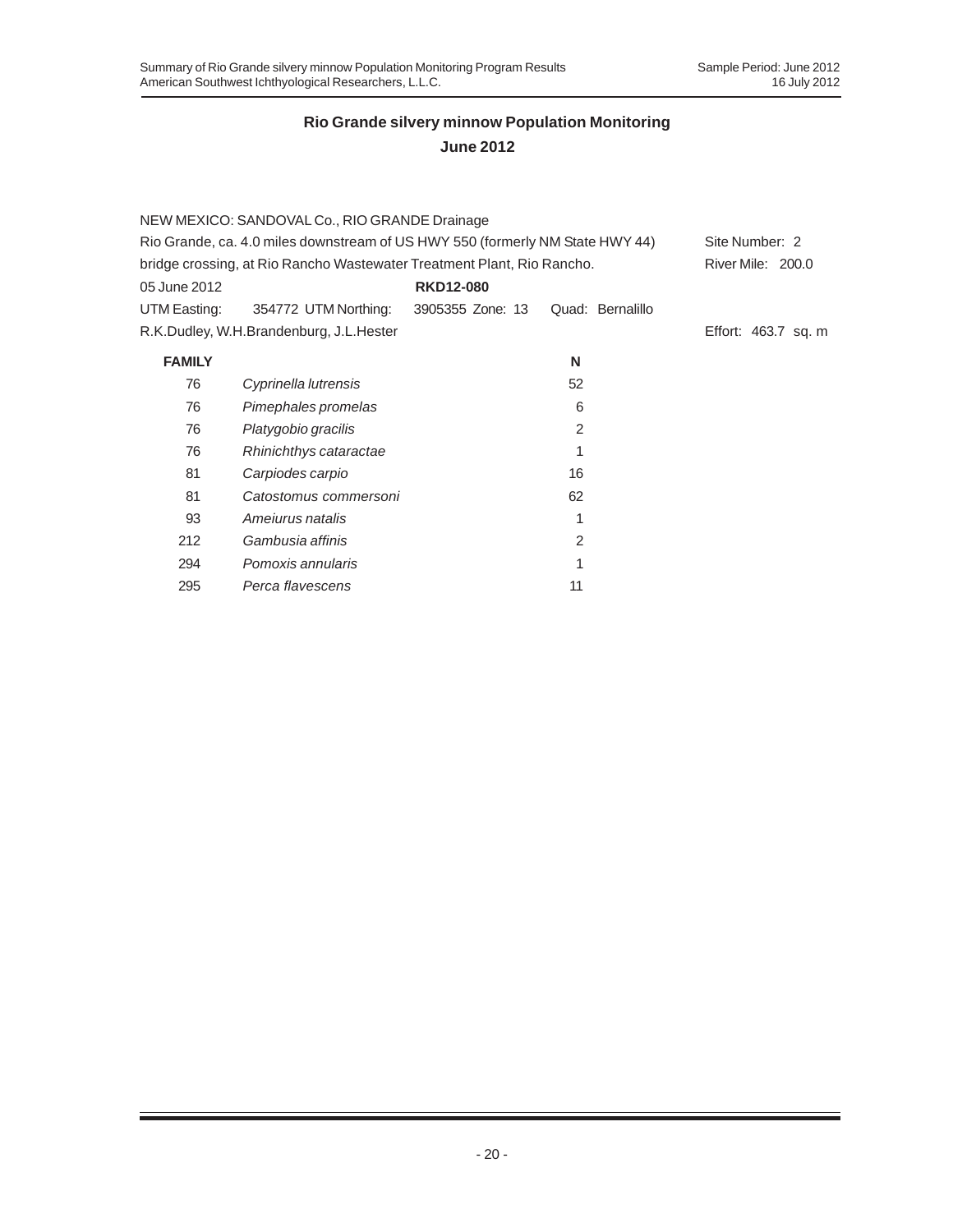|               | NEW MEXICO: BERNALILLO Co., RIO GRANDE Drainage                             |                  |                        |                     |
|---------------|-----------------------------------------------------------------------------|------------------|------------------------|---------------------|
|               | Rio Grande, at Central Avenue bridge crossing (US HWY 66), Albuquerque.     |                  |                        | Site Number: 3      |
| 05 June 2012  |                                                                             | <b>RKD12-077</b> |                        | River Mile: 183.4   |
| UTM Easting:  | 346840 UTM Northing:                                                        | 3884094 Zone: 13 | Quad: Albuquerque West |                     |
|               | R.K.Dudley, W.H.Brandenburg, J.L.Hester                                     |                  |                        | Effort: 517.8 sq. m |
| <b>FAMILY</b> |                                                                             |                  | N                      |                     |
| 76            | Cyprinella lutrensis                                                        |                  | 23                     |                     |
| 76            | Cyprinus carpio                                                             |                  | 1                      |                     |
| 76            | Hybognathus amarus*                                                         |                  | 1                      |                     |
| 76            | Pimephales promelas                                                         |                  | 2                      |                     |
| 76            | Platygobio gracilis                                                         |                  | 22                     |                     |
| 81            | Carpiodes carpio                                                            |                  | 99                     |                     |
| 81            | Catostomus commersoni                                                       |                  | 6                      |                     |
| 212           | Gambusia affinis                                                            |                  | 3                      |                     |
| 295           | Sander vitreus                                                              |                  | 1                      |                     |
|               | * Hybognathus amarus                                                        | by age class:    |                        |                     |
|               |                                                                             | age-0:           |                        |                     |
|               |                                                                             | age-1:1          |                        |                     |
|               |                                                                             | age-2:           |                        |                     |
|               |                                                                             |                  |                        |                     |
|               |                                                                             |                  |                        |                     |
|               | NEW MEXICO: BERNALILLO Co., RIO GRANDE Drainage                             |                  |                        |                     |
|               | Rio Grande, at Rio Bravo Blvd. Bridge crossing (NM State HWY 500) crossing, |                  |                        | Site Number: 4      |
| Albuquerque.  |                                                                             |                  |                        | River Mile: 178.3   |
| 05 June 2012  |                                                                             | <b>RKD12-076</b> |                        |                     |
| UTM Easting:  | 347554 UTM Northing:                                                        | 3877163 Zone: 13 | Quad: Albuquerque West |                     |
|               | R.K.Dudley, W.H.Brandenburg, J.L.Hester                                     |                  |                        | Effort: 572.9 sq. m |
| <b>FAMILY</b> |                                                                             |                  | N                      |                     |
| 76            | Cyprinella lutrensis                                                        |                  | 21                     |                     |
| 76            | Cyprinus carpio                                                             |                  | $\mathbf{1}$           |                     |
| 76            | Pimephales promelas                                                         |                  | 25                     |                     |
| 76            | Rhinichthys cataractae                                                      |                  | 1                      |                     |
| 81            | Carpiodes carpio                                                            |                  | 19                     |                     |
| 81            | Catostomus commersoni                                                       |                  | 3                      |                     |
| 212           | Gambusia affinis                                                            |                  | 74                     |                     |
|               |                                                                             |                  |                        |                     |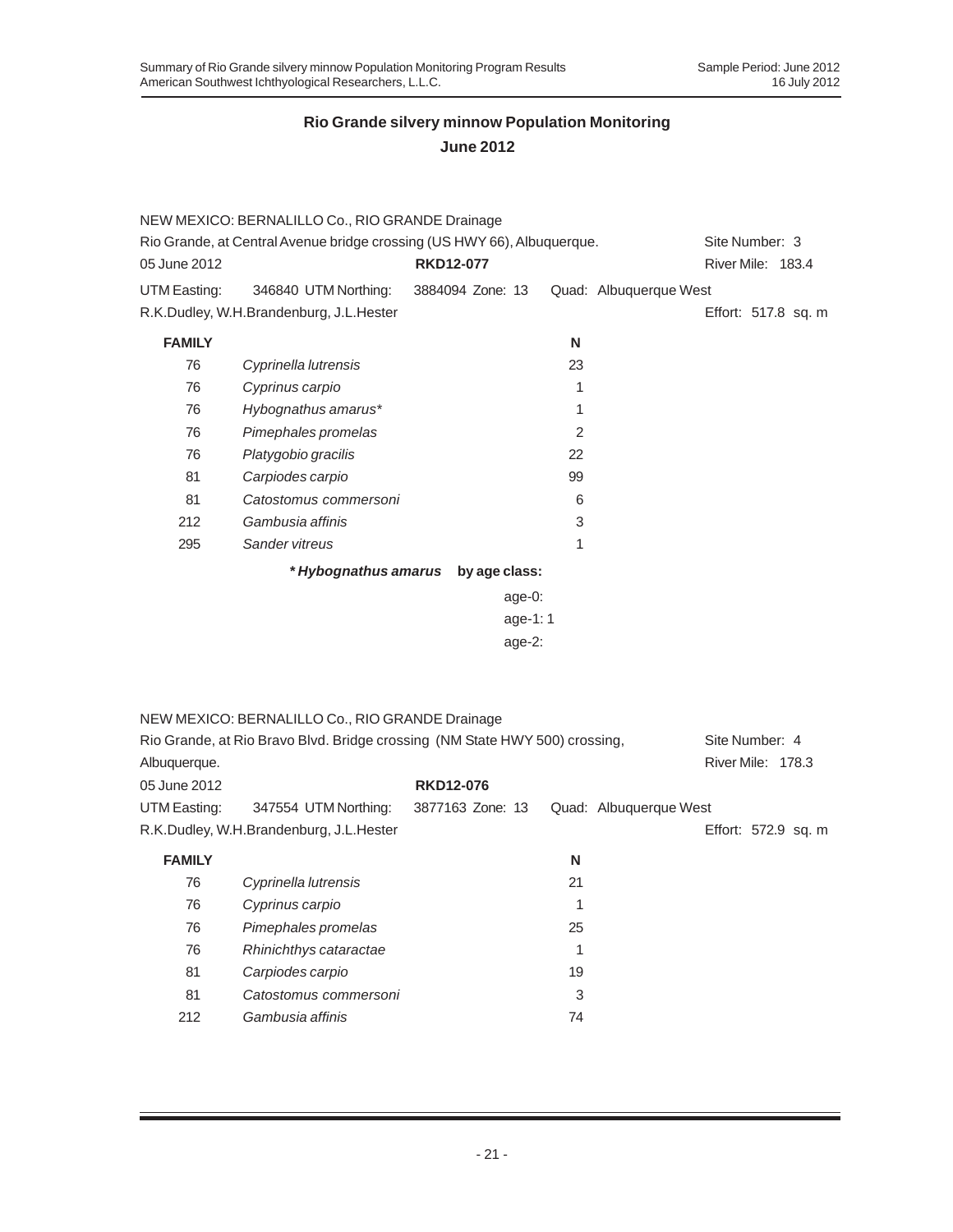|                                                                        | NEW MEXICO: VALENCIA Co., RIO GRANDE Drainage |                                    |                 |                     |
|------------------------------------------------------------------------|-----------------------------------------------|------------------------------------|-----------------|---------------------|
| Rio Grande, at Los Lunas Bridge crossing (NM State HWY 49), Los Lunas. | Site Number: 5                                |                                    |                 |                     |
| 05 June 2012                                                           |                                               | <b>RKD12-075</b>                   |                 | River Mile: 161.4   |
| UTM Easting:                                                           | 342898 UTM Northing:                          | 3852531 Zone: 13                   | Quad: Los Lunas |                     |
|                                                                        | M.A.Farrington, S.A.Zipper, S.J.Sasek         |                                    |                 | Effort: 499.3 sq. m |
| <b>FAMILY</b>                                                          |                                               |                                    | N               |                     |
| 76                                                                     | Cyprinella lutrensis                          |                                    | 246             |                     |
| 76                                                                     | Cyprinus carpio                               |                                    | 1               |                     |
| 76                                                                     | Hybognathus amarus*                           |                                    | 1               |                     |
| 81                                                                     | Carpiodes carpio                              |                                    | 14              |                     |
| 212                                                                    | Gambusia affinis                              |                                    | 11              |                     |
|                                                                        |                                               | * Hybognathus amarus by age class: |                 |                     |
|                                                                        |                                               | age-0:                             |                 |                     |
|                                                                        |                                               | age-1:1                            |                 |                     |
|                                                                        |                                               | age- $2$ :                         |                 |                     |

|               | NEW MEXICO: VALENCIA Co., RIO GRANDE Drainage |                                                                                  |                     |
|---------------|-----------------------------------------------|----------------------------------------------------------------------------------|---------------------|
|               |                                               | Rio Grande, ca. 1.0 miles upstream of NM State HWY 309/6 bridge crossing, Belen. | Site Number: 6      |
| 05 June 2012  |                                               | <b>RKD12-074</b>                                                                 | River Mile: 151.5   |
| UTM Easting:  | 339972 UTM Northing:                          | 3837061 Zone: 13<br>Quad: Tome                                                   |                     |
|               | M.A.Farrington, S.A.Zipper, S.J.Sasek         |                                                                                  | Effort: 536.5 sq. m |
| <b>FAMILY</b> |                                               | N                                                                                |                     |
| 76            | Cyprinella lutrensis                          | 224                                                                              |                     |
| 76            | Pimephales promelas                           | $\mathcal{P}$                                                                    |                     |
| 81            | Carpiodes carpio                              | 9                                                                                |                     |
| 212           | Gambusia affinis                              | 2                                                                                |                     |
|               |                                               |                                                                                  |                     |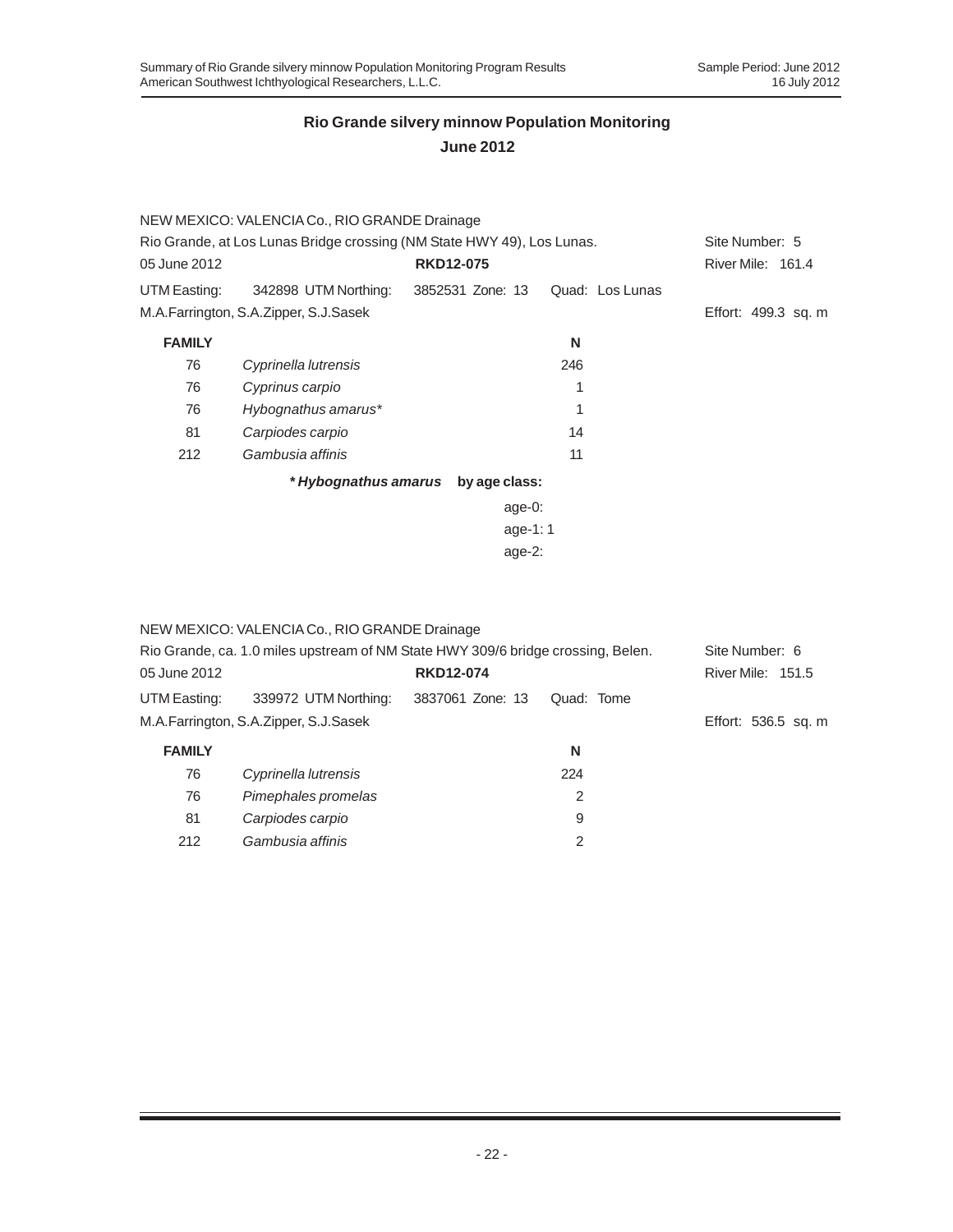# **June 2012**

|               | NEW MEXICO: VALENCIA Co., RIO GRANDE Drainage                                    |                  |               |                     |
|---------------|----------------------------------------------------------------------------------|------------------|---------------|---------------------|
|               | Rio Grande, ca. 2.2 miles upstream of NM State HWY 346 bridge crossing, Jarales. |                  |               | Site Number: 7      |
| 05 June 2012  |                                                                                  | <b>RKD12-073</b> |               | River Mile: 143.2   |
| UTM Easting:  | 338136 UTM Northing:                                                             | 3827329 Zone: 13 | Quad: Veguita |                     |
|               | M.A.Farrington, S.A.Zipper, S.J.Sasek                                            |                  |               | Effort: 427.4 sq. m |
| <b>FAMILY</b> |                                                                                  |                  | N             |                     |
| 76            | Cyprinella lutrensis                                                             |                  | 631           |                     |
| 76            | Pimephales promelas                                                              |                  | 11            |                     |
| 76            | Platygobio gracilis                                                              |                  |               |                     |
| 81            | Carpiodes carpio                                                                 |                  | 5             |                     |
| 212           | Gambusia affinis                                                                 |                  |               |                     |

#### NEW MEXICO: SOCORRO Co., RIO GRANDE Drainage

|               | Rio Grande, at US HWY 60 bridge crossing, Bernardo. |                  |               | Site Number: 8      |
|---------------|-----------------------------------------------------|------------------|---------------|---------------------|
| 05 June 2012  |                                                     | <b>RKD12-072</b> |               | River Mile: 130.6   |
| UTM Easting:  | 334604 UTM Northing:                                | 3809726 Zone: 13 | Quad: Abeytas |                     |
|               | M.A.Farrington, S.A.Zipper, S.J.Sasek               |                  |               | Effort: 428.2 sq. m |
| <b>FAMILY</b> |                                                     |                  | N             |                     |
| 76            | Cyprinella lutrensis                                |                  | 683           |                     |
| 76            | Cyprinus carpio                                     |                  |               |                     |
| 81            | Carpiodes carpio                                    |                  |               |                     |
| 212           | Gambusia affinis                                    |                  | 23            |                     |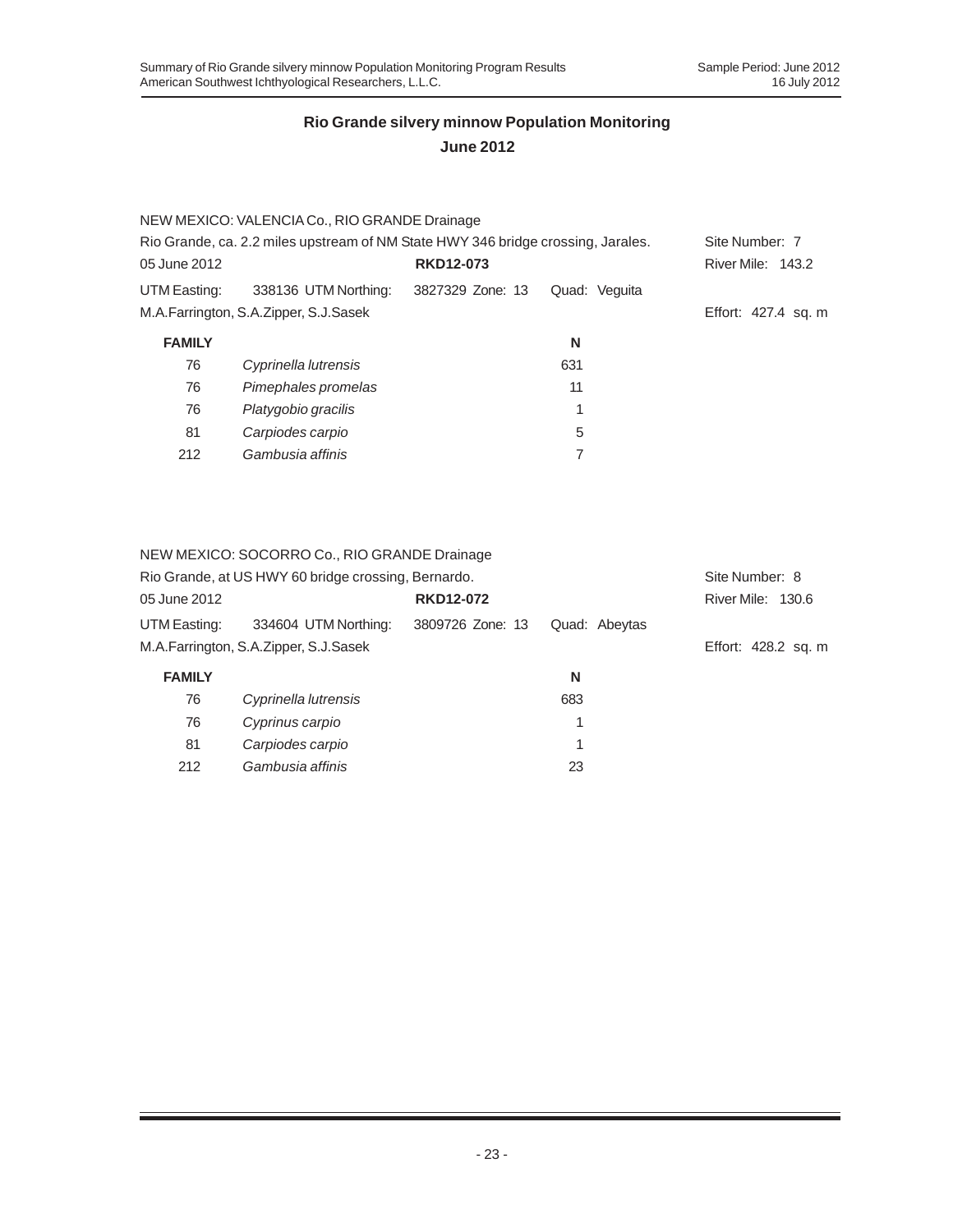# **June 2012**

|               | NEW MEXICO: SOCORRO Co., RIO GRANDE Drainage                                     |                  |               |                     |
|---------------|----------------------------------------------------------------------------------|------------------|---------------|---------------------|
|               | Rio Grande, ca. 3.5 miles downstream of the US HWY 60 bridge crossing, Bernardo. |                  |               | Site Number: 9      |
| 05 June 2012  |                                                                                  | <b>RKD12-071</b> |               | River Mile: 127.0   |
| UTM Easting:  | 331094 UTM Northing:                                                             | 3805229 Zone: 13 | Quad: Abeytas |                     |
|               | M.A.Farrington, S.A.Zipper, S.J.Sasek                                            |                  |               | Effort: 511.4 sq. m |
| <b>FAMILY</b> |                                                                                  |                  | N             |                     |
| 76            | Cyprinella lutrensis                                                             |                  | 438           |                     |
| 76            | Pimephales promelas                                                              |                  | 7             |                     |
| 76            | Platygobio gracilis                                                              |                  | 1             |                     |
| 81            | Carpiodes carpio                                                                 |                  | 5             |                     |
| 212           | Gambusia affinis                                                                 |                  | 106           |                     |

#### NEW MEXICO: SOCORRO Co., RIO GRANDE Drainage

|               | Rio Grande, ca. 0.6 miles upstream of San Acacia Diversion Dam, San Acacia |                  |               | Site Number: 9.5    |  |  |  |
|---------------|----------------------------------------------------------------------------|------------------|---------------|---------------------|--|--|--|
| 04 June 2012  |                                                                            | <b>RKD12-070</b> |               |                     |  |  |  |
| UTM Easting:  | 327902 UTM Northing:                                                       | 3792603 Zone: 13 | Quad: La Joya |                     |  |  |  |
|               | M.A.Farrington, S.A.Zipper, J.L.Hester                                     |                  |               | Effort: 347.7 sq. m |  |  |  |
| <b>FAMILY</b> |                                                                            |                  | N             |                     |  |  |  |
| 76            | Cyprinella lutrensis                                                       |                  | 48            |                     |  |  |  |
| 76            | Cyprinus carpio                                                            |                  | 1             |                     |  |  |  |
| 76            | Pimephales promelas                                                        |                  | 3             |                     |  |  |  |
| 76            | Platygobio gracilis                                                        |                  | 181           |                     |  |  |  |
| 81            | Carpiodes carpio                                                           |                  | 6             |                     |  |  |  |
| 81            | Catostomus commersoni                                                      |                  | 5             |                     |  |  |  |
| 93            | Ictalurus punctatus                                                        |                  | 1             |                     |  |  |  |
| 212           | Gambusia affinis                                                           |                  | 6             |                     |  |  |  |
| 295           | Sander vitreus                                                             |                  | 1             |                     |  |  |  |
|               |                                                                            |                  |               |                     |  |  |  |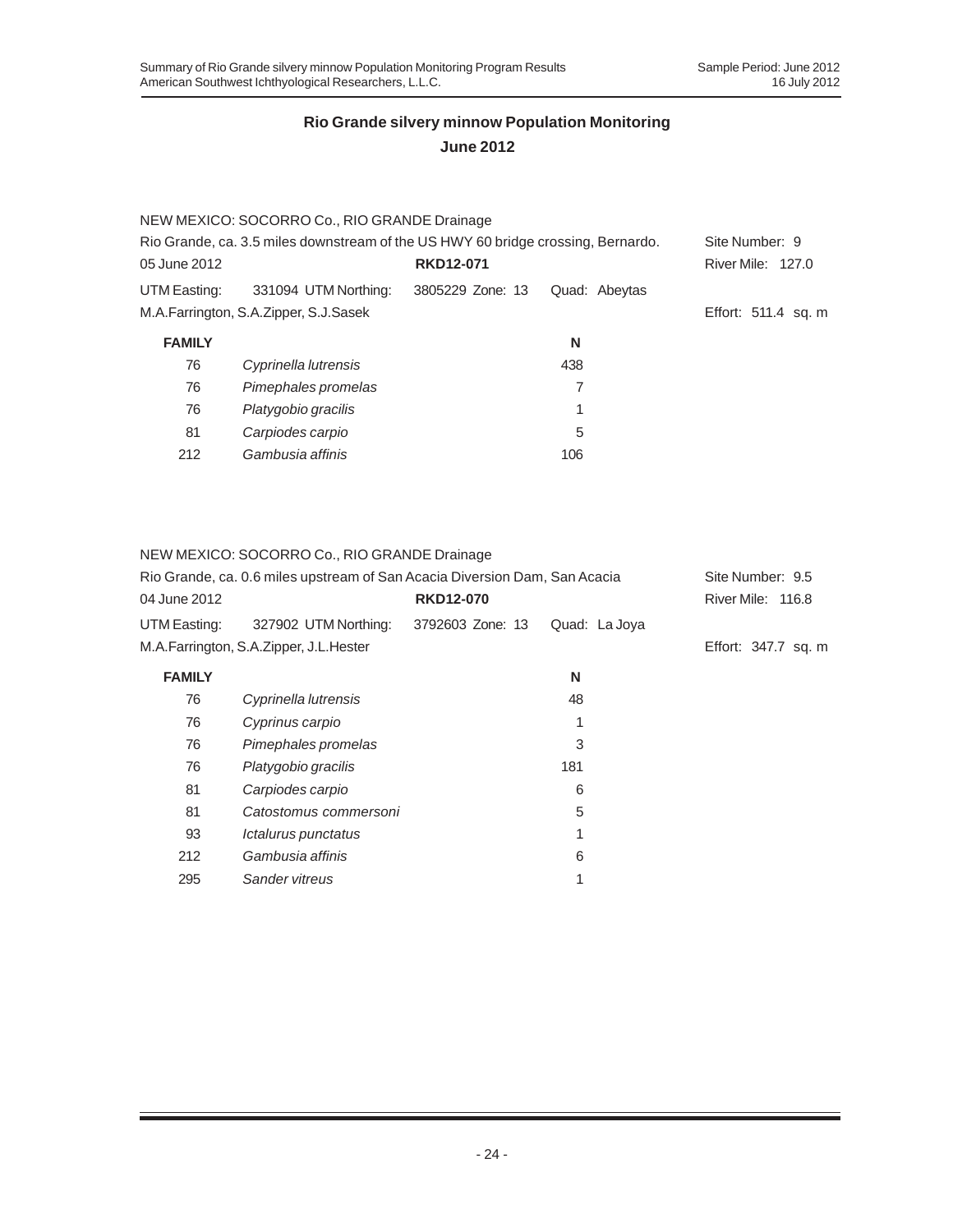### **June 2012**

|                                                                  | NEW MEXICO: SOCORRO Co., RIO GRANDE Drainage |                  |            |     |                  |                     |
|------------------------------------------------------------------|----------------------------------------------|------------------|------------|-----|------------------|---------------------|
| Rio Grande, directly below San Acacia Diversion Dam, San Acacia. |                                              |                  |            |     | Site Number: 10  |                     |
| 04 June 2012                                                     |                                              | <b>RKD12-069</b> |            |     |                  | River Mile: 116.2   |
| UTM Easting:                                                     | 326162 UTM Northing: 3791977 Zone: 13        |                  |            |     | Quad: San Acacia |                     |
|                                                                  | M.A.Farrington, S.A.Zipper, J.L.Hester       |                  |            |     |                  | Effort: 339.0 sq. m |
| <b>FAMILY</b>                                                    |                                              |                  |            | N   |                  |                     |
| 76                                                               | Cyprinella lutrensis                         |                  |            | 88  |                  |                     |
| 76                                                               | Cyprinus carpio                              |                  |            | 3   |                  |                     |
| 76                                                               | Hybognathus amarus*                          |                  |            | 1   |                  |                     |
| 76                                                               | Platygobio gracilis                          |                  |            | 131 |                  |                     |
| 81                                                               | Catostomus commersoni                        |                  |            | 11  |                  |                     |
| 212                                                              | Gambusia affinis                             |                  |            | 11  |                  |                     |
|                                                                  | * Hybognathus amarus by age class:           |                  |            |     |                  |                     |
|                                                                  |                                              |                  | age- $0$ : |     |                  |                     |
|                                                                  |                                              |                  |            |     |                  |                     |

age-1: 1

age-2:

|               | NEW MEXICO: SOCORRO Co., RIO GRANDE Drainage                                  |                  |               |                     |
|---------------|-------------------------------------------------------------------------------|------------------|---------------|---------------------|
|               | Rio Grande, ca. 1.5 miles downstream of San Acacia Diversion Dam, San Acacia. |                  |               | Site Number: 11     |
| 04 June 2012  |                                                                               | <b>RKD12-068</b> |               | River Mile: 114.6   |
| UTM Easting:  | 325263 UTM Northing:                                                          | 3790442 Zone: 13 | Quad: Lemitar |                     |
|               | M.A.Farrington, S.A.Zipper, J.L.Hester                                        |                  |               | Effort: 450.5 sq. m |
| <b>FAMILY</b> |                                                                               |                  | N             |                     |
| 76            | Cyprinella lutrensis                                                          |                  | 46            |                     |
| 76            | Cyprinus carpio                                                               |                  | 2             |                     |
| 76            | Hybognathus amarus*                                                           |                  | 4             |                     |
| 76            | Pimephales promelas                                                           |                  | 1             |                     |
| 76            | Platygobio gracilis                                                           |                  | 79            |                     |
| 81            | Carpiodes carpio                                                              |                  | 43            |                     |
| 212           | Gambusia affinis                                                              |                  | 6             |                     |
|               | * Hybognathus amarus                                                          | by age class:    |               |                     |
|               |                                                                               | age- $0$ :       |               |                     |
|               |                                                                               | age-1: $4$       |               |                     |
|               |                                                                               | age- $2$ :       |               |                     |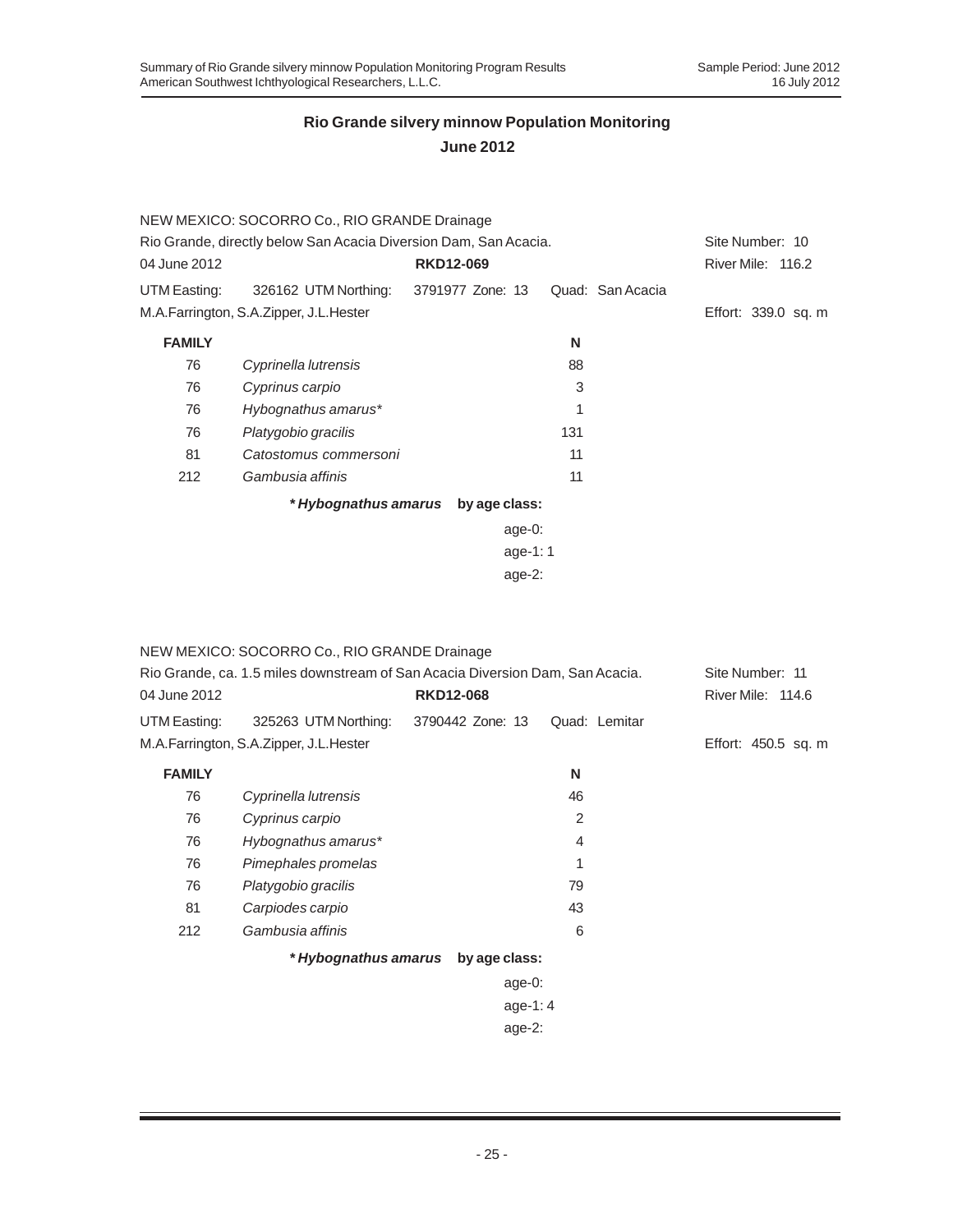# **June 2012**

|               | NEW MEXICO: SOCORRO Co., RIO GRANDE Drainage                                   |                  |                         |                     |
|---------------|--------------------------------------------------------------------------------|------------------|-------------------------|---------------------|
|               | Rio Grande, east of Socorro, 0.5 miles upstream of Socorro Low Flow Conveyance |                  |                         | Site Number: 12     |
| Socorro.      | Channel bridge and east just upstream of Socorro Wastewater Treatment Plant,   |                  |                         | River Mile: 99.5    |
| 04 June 2012  |                                                                                | <b>RKD12-067</b> |                         |                     |
| UTM Easting:  | 327097 UTM Northing:                                                           | 3771043 Zone: 13 | Quad: Loma de las Canas |                     |
|               | M.A.Farrington, S.A.Zipper, J.L.Hester                                         |                  |                         | Effort: 436.7 sq. m |
| <b>FAMILY</b> |                                                                                |                  | N                       |                     |
| 76            | Cyprinella lutrensis                                                           |                  | 89                      |                     |
| 76            | Cyprinus carpio                                                                |                  | 3                       |                     |
| 76            | Platygobio gracilis                                                            |                  | 2                       |                     |
| 81            | Carpiodes carpio                                                               |                  | 10                      |                     |
| 81            | Catostomus commersoni                                                          |                  | 4                       |                     |
| 93            | Ictalurus punctatus                                                            |                  | 1                       |                     |
| 212           | Gambusia affinis                                                               |                  | 3                       |                     |

## NEW MEXICO: SOCORRO Co., RIO GRANDE Drainage

|               | Rio Grande, ca. 4.0 miles upstream of U.S. 380 bridge crossing. |                  |                   | Site Number: 13     |  |
|---------------|-----------------------------------------------------------------|------------------|-------------------|---------------------|--|
| 04 June 2012  |                                                                 | <b>RKD12-066</b> |                   | River Mile: 91.7    |  |
| UTM Easting:  | 328140 UTM Northing:                                            | 3761283 Zone: 13 | Quad: San Antonio |                     |  |
|               | M.A.Farrington, S.A.Zipper, J.L.Hester                          |                  |                   | Effort: 431.4 sq. m |  |
| <b>FAMILY</b> |                                                                 |                  | N                 |                     |  |
| 76            | Cyprinella lutrensis                                            |                  | 50                |                     |  |
| 76            | Platygobio gracilis                                             |                  | 8                 |                     |  |
| 81            | Carpiodes carpio                                                |                  | 34                |                     |  |
| 81            | Catostomus commersoni                                           |                  | 3                 |                     |  |
| 212           | Gambusia affinis                                                |                  | 52                |                     |  |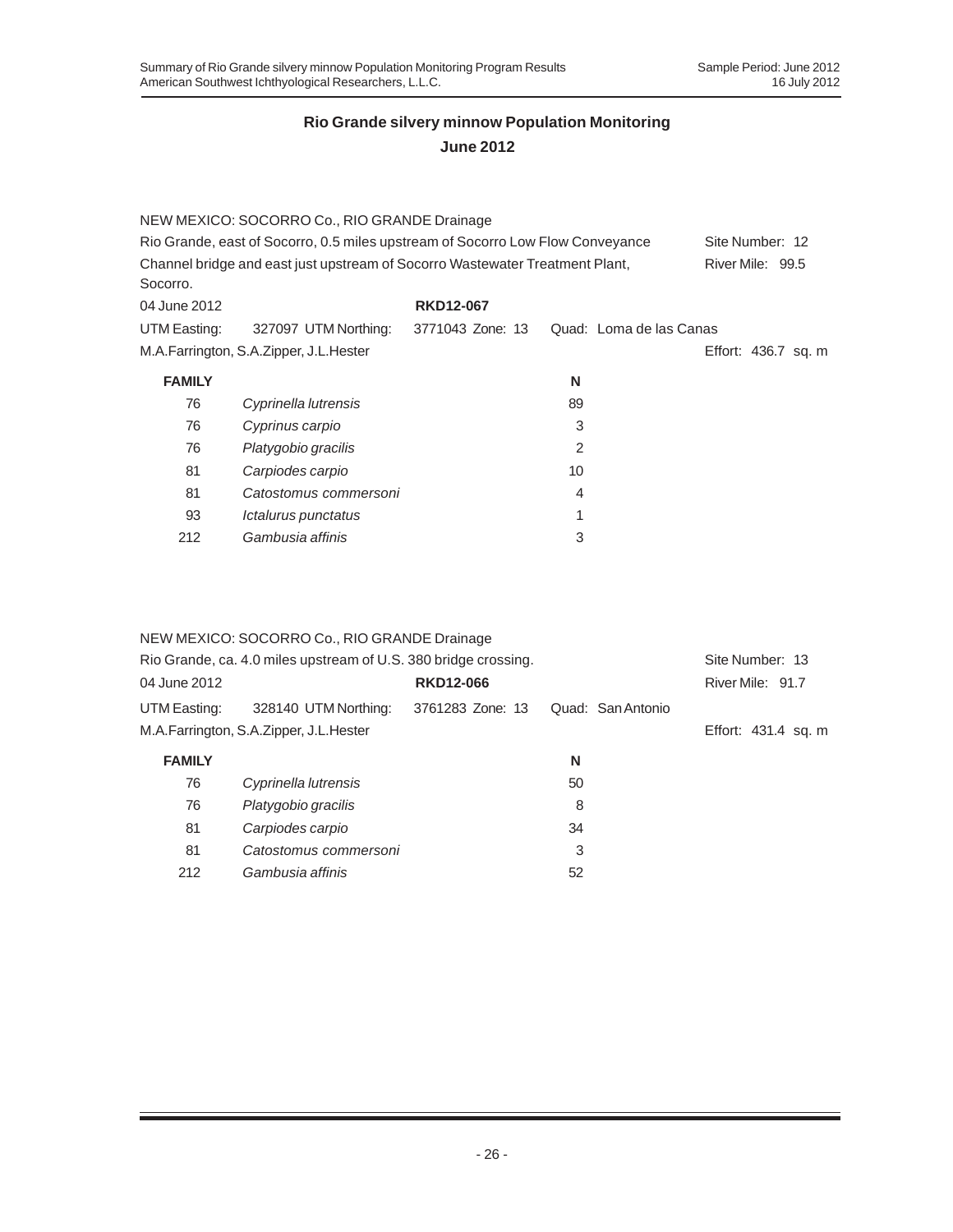|               | NEW MEXICO: SOCORRO Co., RIO GRANDE Drainage                            |                                    |                |                      |                     |
|---------------|-------------------------------------------------------------------------|------------------------------------|----------------|----------------------|---------------------|
|               | Rio Grande, at US HWY 380 bridge crossing, San Antonio.                 |                                    |                |                      | Site Number: 14     |
| 04 June 2012  |                                                                         | <b>RKD12-065</b>                   |                |                      | River Mile: 87.1    |
| UTM Easting:  | 328914 UTM Northing:                                                    | 3754471 Zone: 13                   |                | Quad: San Antonio    |                     |
|               | R.K.Dudley, W.H.Brandenburg, S.J.Sasek                                  |                                    |                |                      | Effort: 549.5 sq. m |
| <b>FAMILY</b> |                                                                         |                                    | Ν              |                      |                     |
| 76            | Cyprinella lutrensis                                                    |                                    | 6              |                      |                     |
| 76            | Hybognathus amarus*                                                     |                                    | 2              |                      |                     |
| 76            | Pimephales promelas                                                     |                                    | 1              |                      |                     |
| 76            | Platygobio gracilis                                                     |                                    | $\overline{2}$ |                      |                     |
| 81            | Carpiodes carpio                                                        |                                    | 61             |                      |                     |
| 81            | Catostomus commersoni                                                   |                                    | 1              |                      |                     |
| 81            | Ictiobus bubalus                                                        |                                    | 1              |                      |                     |
|               |                                                                         | * Hybognathus amarus by age class: |                |                      |                     |
|               |                                                                         |                                    | age-0: 1       |                      |                     |
|               |                                                                         |                                    | age-1:1        |                      |                     |
|               |                                                                         | age-2:                             |                |                      |                     |
|               |                                                                         |                                    |                |                      |                     |
|               |                                                                         |                                    |                |                      |                     |
|               | NEW MEXICO: SOCORRO Co., RIO GRANDE Drainage                            |                                    |                |                      |                     |
|               | Rio Grande, directly east of Bosque del Apache National Wildlife Refuge |                                    |                |                      | Site Number: 15     |
| Headquarters. |                                                                         |                                    |                |                      | River Mile: 79.1    |
| 04 June 2012  |                                                                         | <b>RKD12-064</b>                   |                |                      |                     |
| UTM Easting:  | 327055 UTM Northing:                                                    | 3740839 Zone: 13                   |                | Quad: San Antonio SE |                     |
|               | R.K.Dudley, W.H.Brandenburg, S.J.Sasek                                  |                                    |                |                      | Effort: 442.6 sq. m |
| <b>FAMILY</b> |                                                                         |                                    | N              |                      |                     |
| 76            | Cyprinella lutrensis                                                    |                                    | 2              |                      |                     |
| 76            | Hybognathus amarus*                                                     |                                    | 12             |                      |                     |
| 76            | Pimephales promelas                                                     |                                    | $\overline{7}$ |                      |                     |
| 76            | Platygobio gracilis                                                     |                                    | 14             |                      |                     |
| 81            | Carpiodes carpio                                                        |                                    | 14             |                      |                     |
|               |                                                                         | * Hybognathus amarus by age class: |                |                      |                     |
|               |                                                                         |                                    | age-0:6        |                      |                     |
|               |                                                                         |                                    | age-1:6        |                      |                     |
|               |                                                                         | age-2:                             |                |                      |                     |
|               |                                                                         |                                    |                |                      |                     |
|               |                                                                         |                                    |                |                      |                     |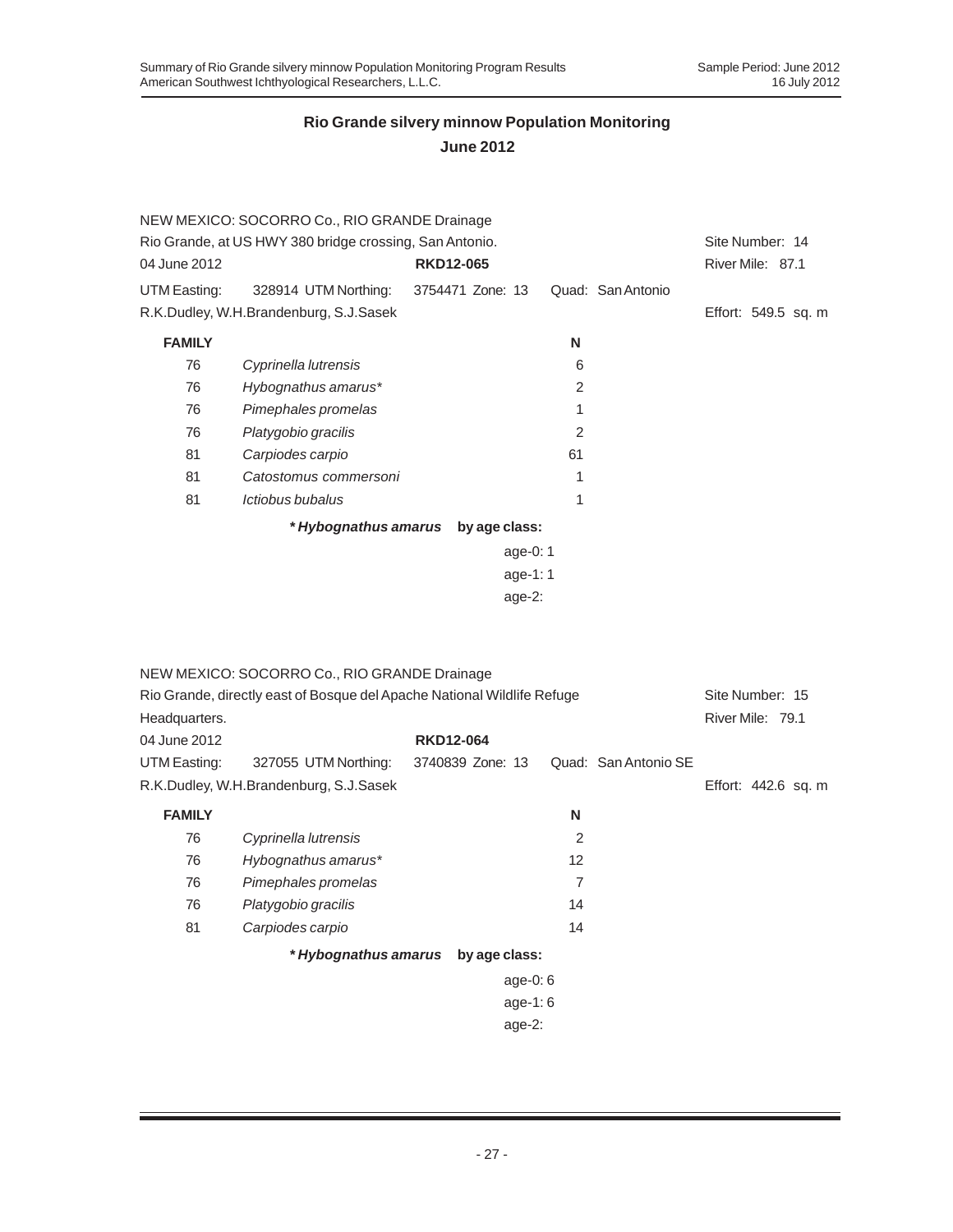|                                                          | NEW MEXICO: SOCORRO Co., RIO GRANDE Drainage |  |                  |            |    |                   |                     |  |
|----------------------------------------------------------|----------------------------------------------|--|------------------|------------|----|-------------------|---------------------|--|
| Rio Grande, at San Marcial Railroad Bridge, San Marcial. |                                              |  |                  |            |    |                   | Site Number: 16     |  |
| 04 June 2012                                             |                                              |  | <b>RKD12-063</b> |            |    |                   | River Mile: 68.6    |  |
| UTM Easting:                                             | 315284 UTM Northing: 3728347 Zone: 13        |  |                  |            |    | Quad: San Marcial |                     |  |
|                                                          | R.K.Dudley, W.H.Brandenburg, S.J.Sasek       |  |                  |            |    |                   | Effort: 477.3 sq. m |  |
| <b>FAMILY</b>                                            |                                              |  |                  |            | N  |                   |                     |  |
| 76                                                       | Cyprinella lutrensis                         |  |                  |            | 13 |                   |                     |  |
| 76                                                       | Cyprinus carpio                              |  |                  |            | 6  |                   |                     |  |
| 76                                                       | Hybognathus amarus*                          |  |                  |            | 1  |                   |                     |  |
| 76                                                       | Pimephales promelas                          |  |                  |            | 1  |                   |                     |  |
| 76                                                       | Platygobio gracilis                          |  |                  |            | 7  |                   |                     |  |
| 81                                                       | Carpiodes carpio                             |  |                  |            | 8  |                   |                     |  |
| 81                                                       | Ictiobus bubalus                             |  |                  |            | 4  |                   |                     |  |
| 294                                                      | Micropterus salmoides                        |  |                  |            | 1  |                   |                     |  |
|                                                          | * Hybognathus amarus                         |  | by age class:    |            |    |                   |                     |  |
|                                                          |                                              |  |                  | age-0: $1$ |    |                   |                     |  |
|                                                          |                                              |  |                  | age-1:     |    |                   |                     |  |
|                                                          |                                              |  |                  | age-2:     |    |                   |                     |  |

|                                                                                | NEW MEXICO: SOCORRO Co., RIO GRANDE Drainage |                  |                   |                     |
|--------------------------------------------------------------------------------|----------------------------------------------|------------------|-------------------|---------------------|
| Rio Grande, ca. 8 miles downstream of the San Marcial railroad bridge crossing | Site Number: 17                              |                  |                   |                     |
| 04 June 2012                                                                   |                                              | <b>RKD12-062</b> |                   | River Mile: 60.5    |
| UTM Easting:                                                                   | 309487 UTM Northing:                         | 3718178 Zone: 13 | Quad: Paraje Well |                     |
|                                                                                | R.K.Dudley, W.H.Brandenburg, S.J.Sasek       |                  |                   | Effort: 480.7 sq. m |
| <b>FAMILY</b>                                                                  |                                              |                  | N                 |                     |
| 76                                                                             | Cyprinella lutrensis                         |                  | 56                |                     |
| 76                                                                             | Cyprinus carpio                              |                  | 1                 |                     |
| 76                                                                             | Pimephales promelas                          |                  |                   |                     |
| 76                                                                             | Platygobio gracilis                          |                  | 9                 |                     |
| 81                                                                             | Carpiodes carpio                             |                  |                   |                     |
| 81                                                                             | Catostomus commersoni                        |                  | 1                 |                     |
| 93                                                                             | <i><b>Ictalurus furcatus</b></i>             |                  |                   |                     |
| 93                                                                             | Ictalurus punctatus                          |                  | 1                 |                     |
| 212                                                                            | Gambusia affinis                             |                  | 4                 |                     |